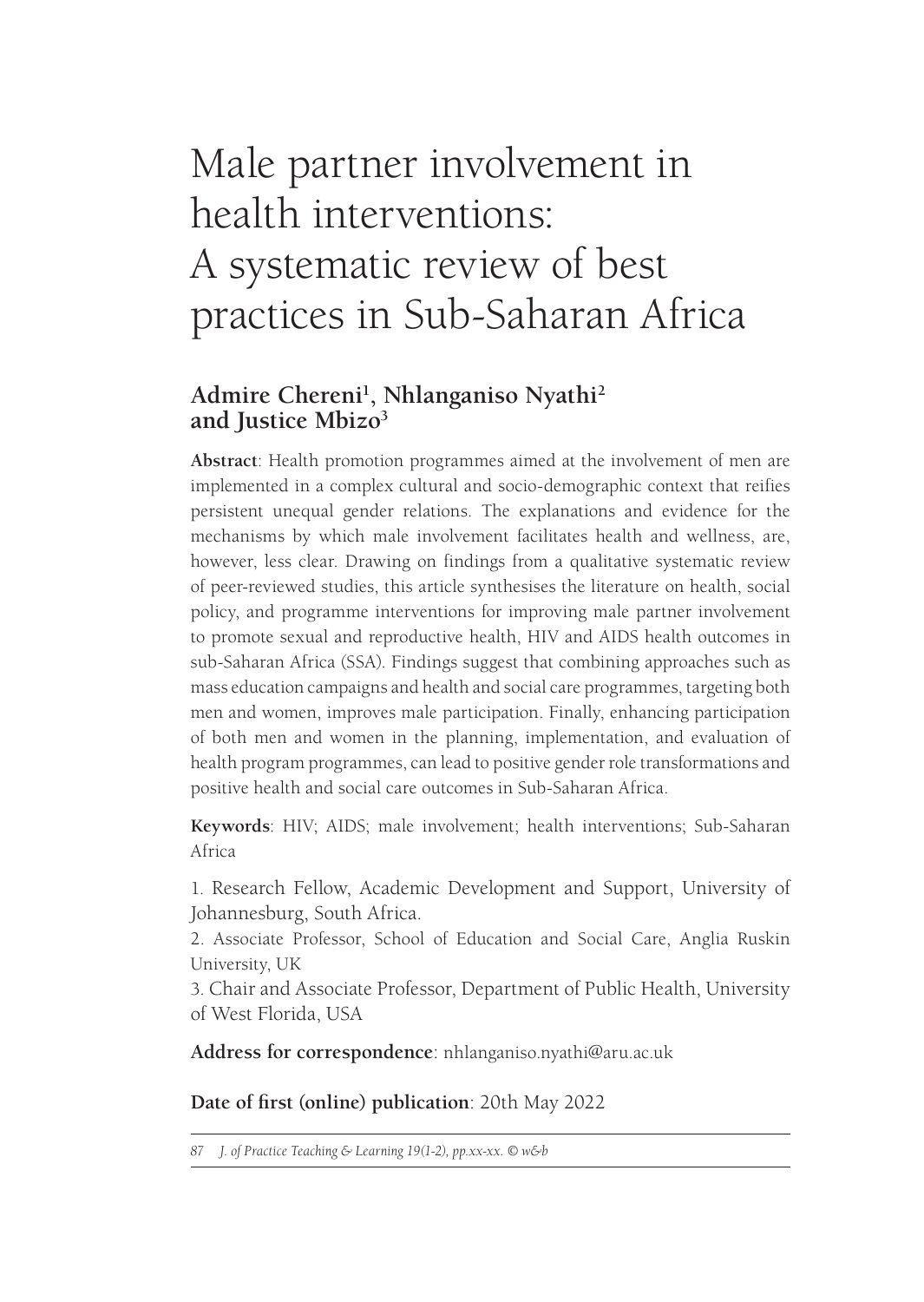## The why of male partner involvement

Globally, child survival has significantly improved since the invention of antiretroviral therapies, however, significant disparities in child survival remain between the more developed and less developed regions of the world. As of 2020, under-five child mortality has diminished by more than 50 percent since 1990 (UNICEF, 2020). Despite significant improvements in child survival, the sub-Saharan region (SSA) recorded more than half of under-five deaths (over 5,2 million) in 2019. (UNICEF, 2020).

Globally, the maternal mortality rate (MMR) – representing the number of women who die while giving birth or within 42 days of termination of pregnancy from any cause connected to or worsened by pregnancy – remains unacceptably high. What is worrying is that 94 percent of these deaths occur in low and lower-middle-income countries and 66 percent in SSA Africa (Ansu-Mensah et al., 2019). Maternal mortality in SSA, South Asia and high-income countries is, respectively, 1 in 39 live births, 1 in 160 live births and 1 in 3800 live births (Ansu-Mensa et al., 2019). In 2017, roughly two-thirds of maternal deaths occurred in SSA (WHO, 2019), indicating that maternal mortality remains a policy concern in this region.

In SSA, most maternal deaths from obstetric complications could be avoided, with optimal ante-natal care and early diagnosis (WHO, 2019; McLean, 2020; Ansu-Mensa et al., 2019). The utilisation of quality antenatal and childcare health services during the postpartum period has been linked to reduced maternal and under-five mortality (Mekonnen, Dune & Perz, 2019). Yet, pregnant mothers rarely complete the minimum of four antenatal visits required before delivery, putting them at risk of dying while giving birth or in the postpartum period (Ahinkorah et al., 2021).

In recent decades, male partner involvement (MPI) – also known as male involvement (MI) or men's involvement – has been identified as the underlying cause for the low utilisation of maternal health care and child health services (Maluka et al., 2020). It helps to clarify the key concepts upfront. In their systematic review of the conceptualisation of men's involvement, Galle, et al. (2021, p. 1) defined men's involvement as 'involvement, participation, engagement or support' in activities related to women's maternal health. This systematic qualitative review identifies best practices for using MPI to promote health outcomes. A best practice is an intervention that has demonstrated effectiveness in a particular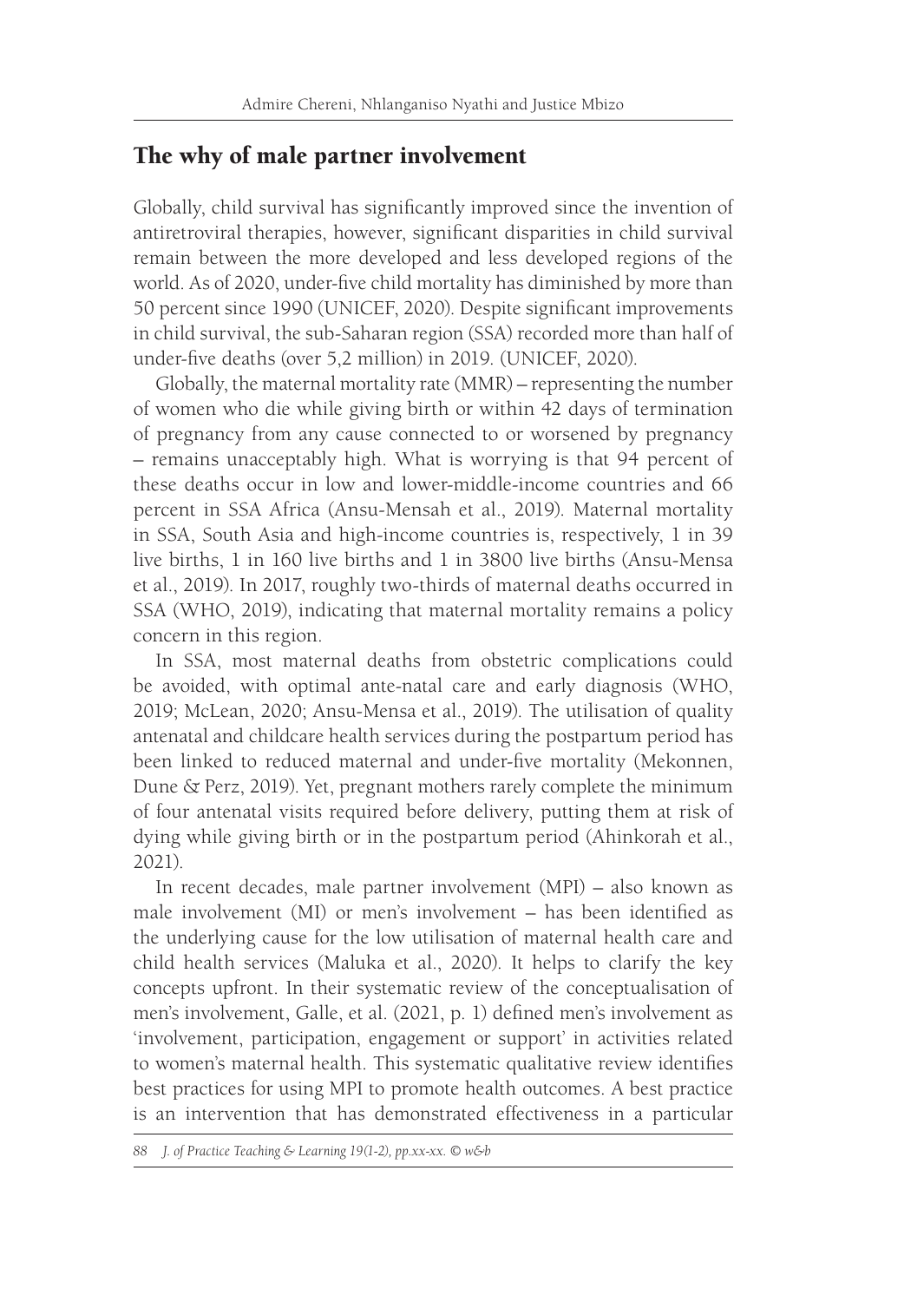setting, with potential for replication in other situations or populations with similar results (Ng & Colombani, 2015).

In SSA, cultural factors discourage men from participating in their spouse's maternal health care. In most African cultures, the management of pregnancy and childbirth is considered the preserve of women, with men providing the necessary resources (McLean, 2020). Such norms reinforce the traditional division of labour, reducing men's likelihood of accompanying their spouses during antenatal care and delivery (Chibango, 2020). Consequently, far fewer men are comprehensively involved in preparing for childbirth and anticipating maternal complications. For example, according to Mersha (2018) comprehensive birth preparedness and complication readiness is lacking among men in Tanzania. Similarly, despite the importance of MPI in the prevention of mother-to-child transmission (PMTCT) of HIV, male partner participation in PMTCT is reportedly low in SSA (Chibango, 2020).

Furthermore, in most African cultures, men control key decisions and have a bearing on women's sexual reproductive choices. MPI interventions recognise men's power and seek to transform it into a positive relational resource for optimal health outcomes for all. Given men's culturally embedded power to control decision-making processes, designing interventions to enhance male engagement in maternal and childcare is critical, especially in resource poor countries where families struggle to make ends meet (Chibango, 2020; McLean, 2020).

In 2015, the World Health Organisation (WHO) recommended men's involvement in maternal and new-born health as a strategy for achieving health for all. Subsequently, several studies have echoed the World Health Organisation's (WHO) recommendation, demonstrating that MPI in health programmes has positive health benefits for men, women, and children (McLean, 2020). And what is more, MPI potentially brings about positive gender transformation on various levels (Clark, Sweet, Nyoni, & Ward, 2020; Nkwonta & Messias, 2019). For example, Comrie-Thomson et al., (2020) have observed that positive health outcomes resulting from MPI in health, positively influenced a couple's lived experiences, including communication and emotional dimensions.

Many governments, the world over, are implementing health interventions with an MPI component, seeking to reverse the exclusion of male partners from maternal services and achieve national health delivery targets (McLean, 2020). According to Comrie-Thomson et al. (2020, p. 722), health system stakeholders, including academics, recognise

*<sup>89</sup> J. of Practice Teaching & Learning 19(1-2), pp.xx-xx. © w&b*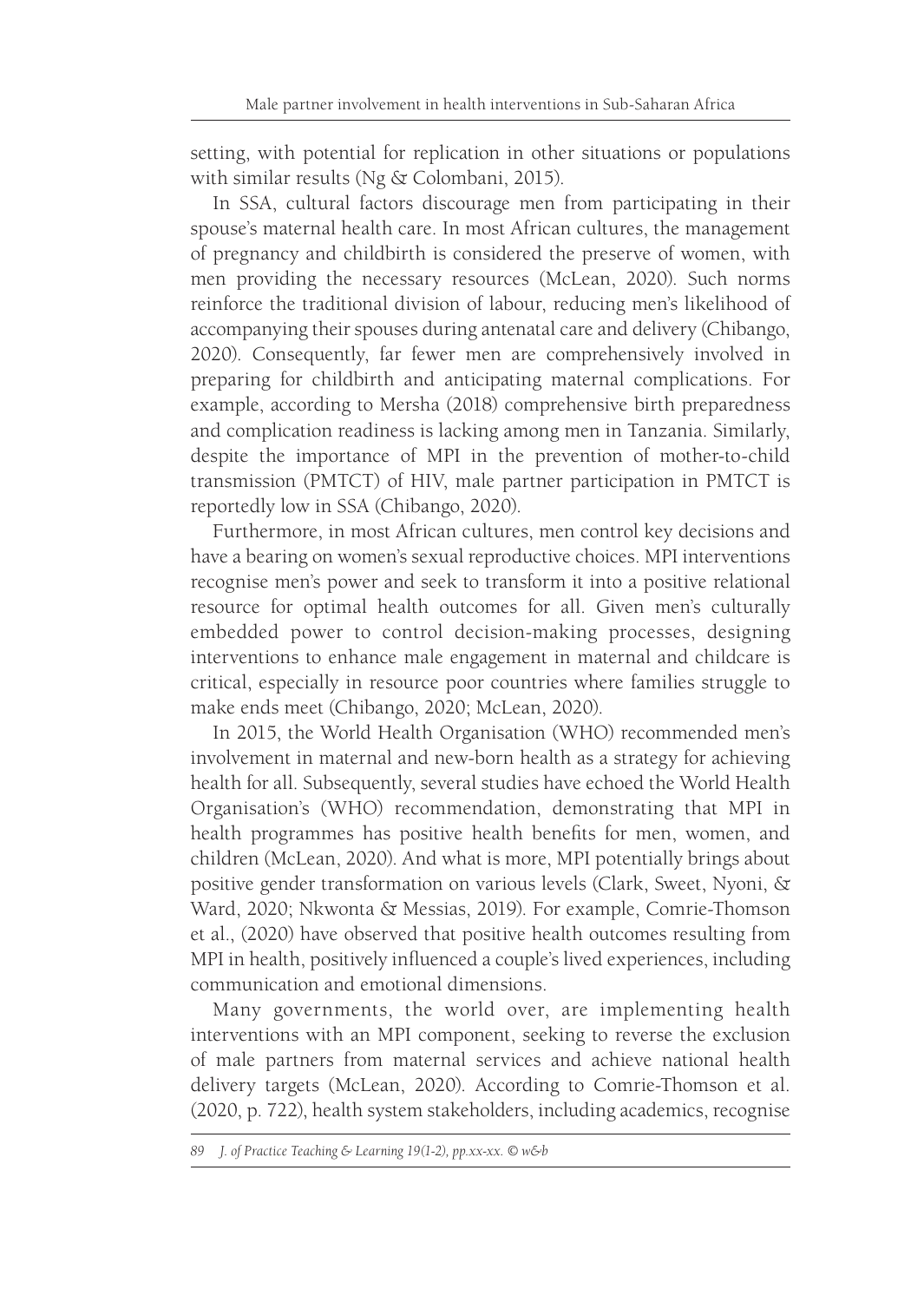men's involvement in maternal and child health as 'a valuable strategy to improve health care seeking and uptake of optimal home care practices for women and children in developing countries,' and to achieve Sustainable Development Goals (SDGs). Indeed, men's involvement in maternal and child health contributes to efforts to 'ensure healthy lives for all at all ages (SDG 3) and 'achieve gender equality and empower all women and girls' (SDG 5) (UN, 2020).

While MPI in health interventions is desirable, some researchers have found the theoretical bases of men's involvement in programmes faulty. McLean (2020) has argued that the instrumental frame, which presumes that men participate in maternal health for pragmatic reasons (that there is something in it for them), underpins the current male partner involvement thinking. Chibango's (2020) observation, that men get involved because they also want to increase their knowledge and make informed decisions on family planning and contraceptive use, is a case in point. McLean (2020) argues that younger men's willingness to learn about women's reproductive health and pregnancy care, may be explained by non-pragmatic reasons. A desire to discontinue parental norms and forge more egalitarian marital relationships may explain young men's involvement in women's reproductive health and pregnancy care (McLean, 2020). Whatever motivates men to participate in maternal health care, studies recognise that men's involvement increases not only their knowledge of maternal health, but also their utilisation of sexual reproductive health care services (Chibango, 2020; Komakech, 2020; Kanyongoa & Miller, 2019; Stern et al., 2015).

Ani et al. (2016) observed that male intervention improved couples' knowledge of, and communication about, family planning in Nigeria, with the wife's perception of her husband's participation in deliberations positively influencing her contraceptive use. Therefore, MPI interventions may lead to positive behavioural and social outcomes.

#### **The how of male partner involvement**

The rationale for MPI in health interventions – the Why of MPI – has been comprehensively articulated in the literature. On the contrary, the *How* of MPI, that is, the explanations for the mechanisms by which MPI facilitates health and wellness, are less clear. Most available studies adopt an instrumental view of MPI. They assume that men's direct involvement

```
90 J. of Practice Teaching & Learning 19(1-2), pp.xx-xx. © w&b
```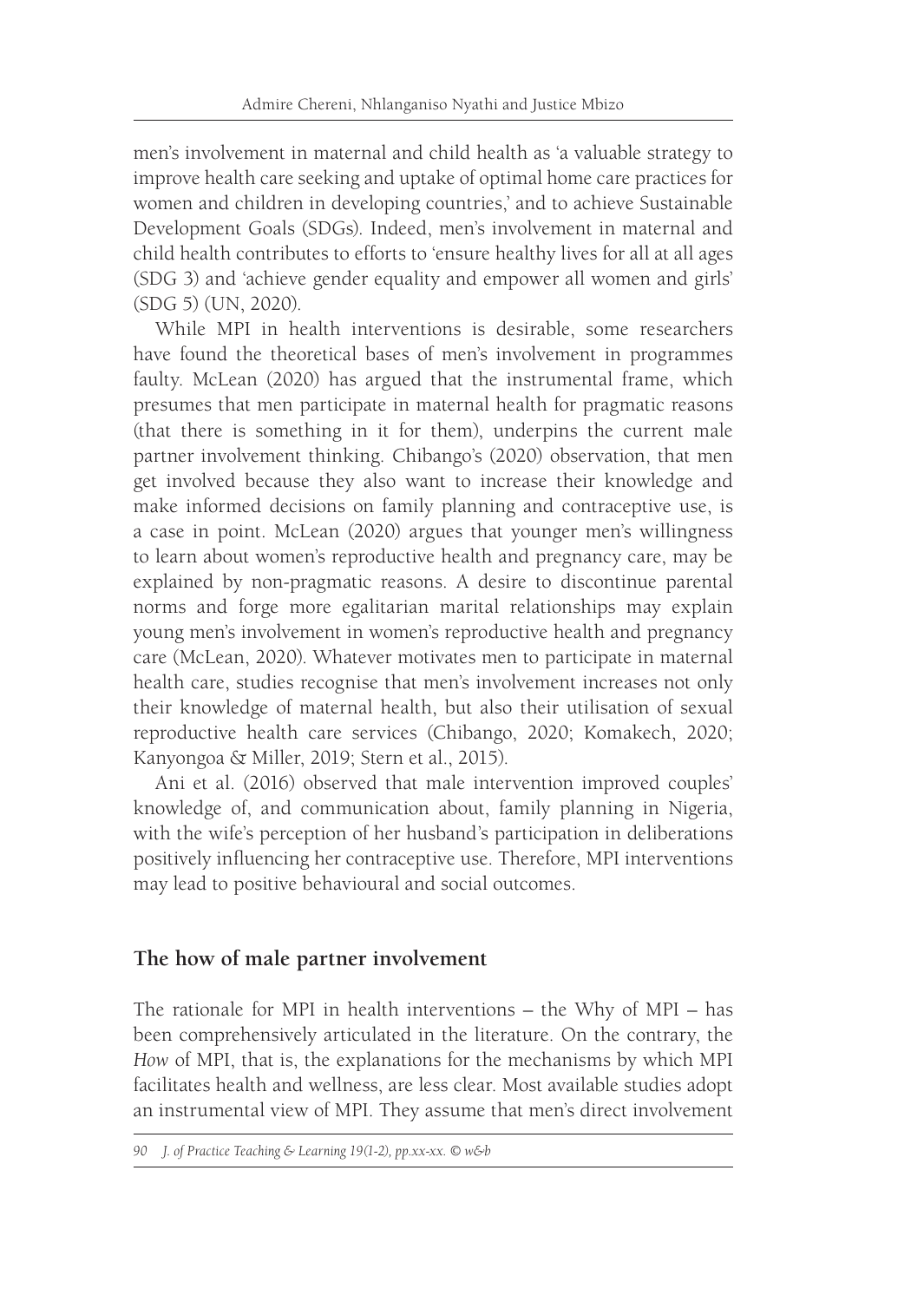in pregnancy care will unlock men's potential for behavioural change, enabling them to participate more responsibly in maternal care, thus leading to optimal and better child well-being outcomes (Comrie-Thomson, 2019; McLean, 2020).

From the instrumental optic, interventions seek to achieve men's observable clinic-based behaviours. For example, men's presence during antenatal clinic visits and being there during consultations and delivery are presumed to 'lead to an increased likelihood of institutional delivery and skilled attendance at birth and postnatal service utilisation … and preparedness in the case of pregnancy complications' (McLean, 2020, p. 2). Mersha (2018) postulates that men's antenatal clinic attendance broadens their exposure to health professionals and access to health information. This increases their preparedness for childbirth and possible complications.

However, the critics of the instrumental perspective of MPI take issue with its narrow, clinic-based bias and Western-oriented focus, arguing that it leaves no room for cultural factors which influence men's breadwinning and intimate caring roles. The instrumental frame, McLean (2020) has argued, misses the point by assuming that men only 'act out of pragmatism, independent of culturally prescribed gendered norms' (2020, p. 113479). What is more, from a programme design perspective, focusing on observable behaviours excludes 'couples' gendered subjective experiences, meaning-making, and emotions, indicating that the instrumental view 'has limited power to support deeper gender-transformative change' as observed by Comrie-Thomson et al. (2020, p. 735).

The alternative to the instrumental approach is a holistic framework of MPI, which accounts for subjective experiences, love, and emotions that, strictly speaking, are indispensable aspects of the relational space within which maternal and childcare unfold (Comrie-Thomson, 2019; McLean, 2020). Therefore, we contend that a holistic perspective is more suited for identifying and understanding the unintended impacts of men's involvement on maternal health outcomes. For example, Stern et al. (2015) reported that male participants in a study related their spouses' resistance to shifting gender norms and roles, suggesting that women may be unwilling to change gender norms or unintentionally complicit in creating obstacles to their counterpart's engagement, resulting in low male involvement in contraceptive decision making and uptake.

*<sup>91</sup> J. of Practice Teaching & Learning 19(1-2), pp.xx-xx. © w&b*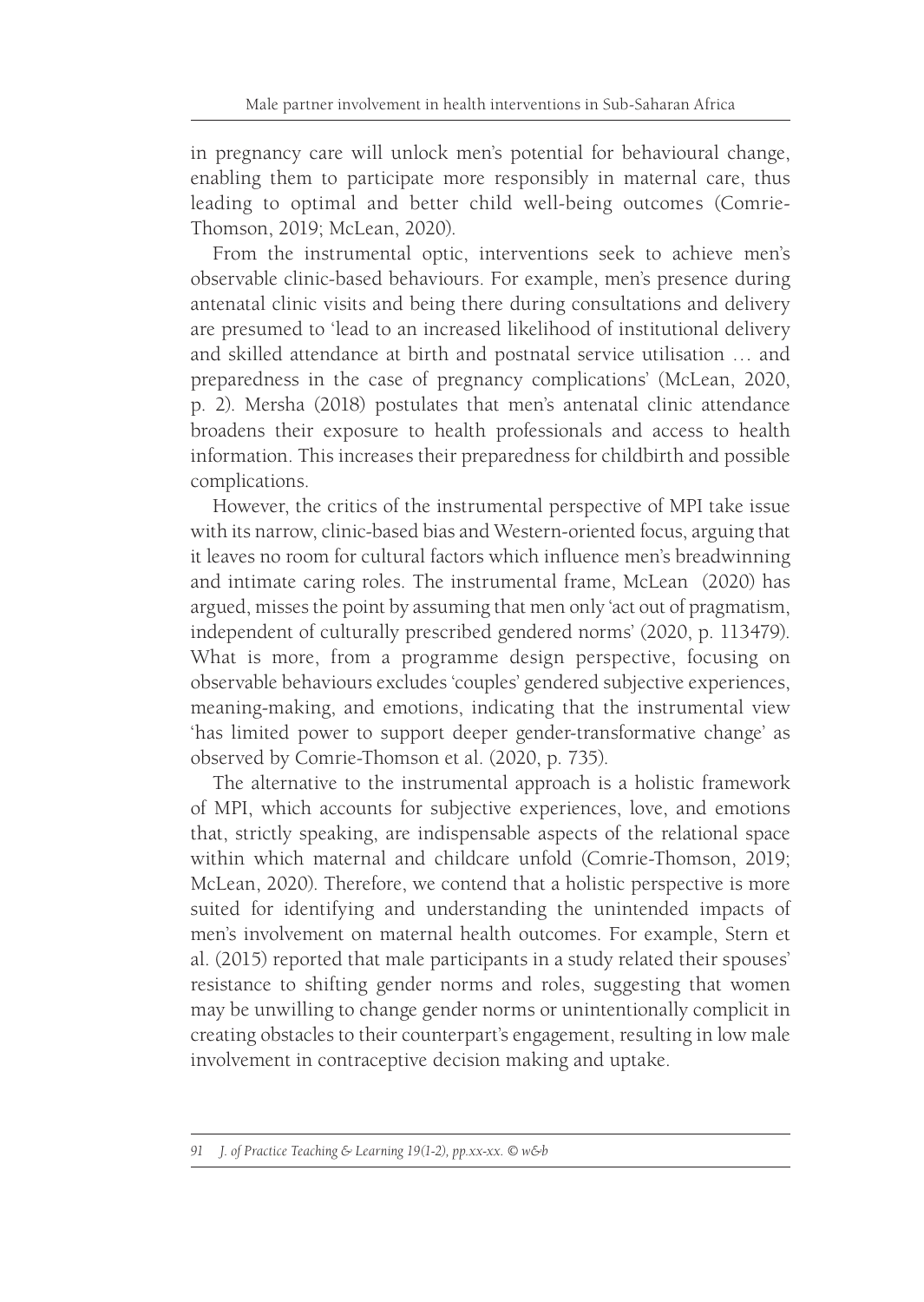## **Rationale and focus of study**

Despite the growing corpus of research on MPI, gaps remain in the knowledge base regarding what interventions work best, with what kind of population, and for what health issues and outcomes. In recent years, systematic reviews have examined the evidence base on MPI interventions. For example, Galle et al. (2020) conducted a systematic review of peerreviewed articles on the impact of MPI on maternal health, affirming the relevance of men's involvement for positive health outcomes. However, by and large, men's involvement in maternal health is measured by common instrumental proxies such as their presence at the health centre during prenatal visits or at delivery, providing transportation, and finances. As already indicated, such measures do not adequately explore the subjective experiences and emotional dimensions implicated in couple dynamics. Clark, Sweet, Nyoni, and Ward (2019) presented what they termed a realistic review of studies conducted in low and middle-income countries to establish 'how, when, and for whom male involvement in antenatal care works best' (p. 1). Although this review speaks to the how of male involvement, it is limited to antenatal care and does not explicitly focus on SSA. A scoping review of MPI in reproductive health interventions in SSA by Nkownta and Messias (2019) confirmed men's willingness to participate in health programmes, with improved outcomes, but falls short on best practices. Therefore, a rigorous qualitative systematic review of best practices of MPI interventions for improved health outcomes, is relevant. This review broadly focused on the research question:

*What are the best practices of MPI in sexual and reproductive health, maternal and child health care, and HIV interventions in Sub-Saharan Africa?*

# Methodology

Researchers distinguish a quantitative systematic review – which is informed by a rationalist quantitative research approach – from a qualitative systematic review. The latter focuses on qualitative findings and draws on several synthesis strategies, leading to a synthetic product – for example, a thematic synthesis – from which policy inferences about an intervention or a new theory can be made (Tong, et al, 2012). Similarly, Seers (2015)

```
92 J. of Practice Teaching & Learning 19(1-2), pp.xx-xx. © w&b
```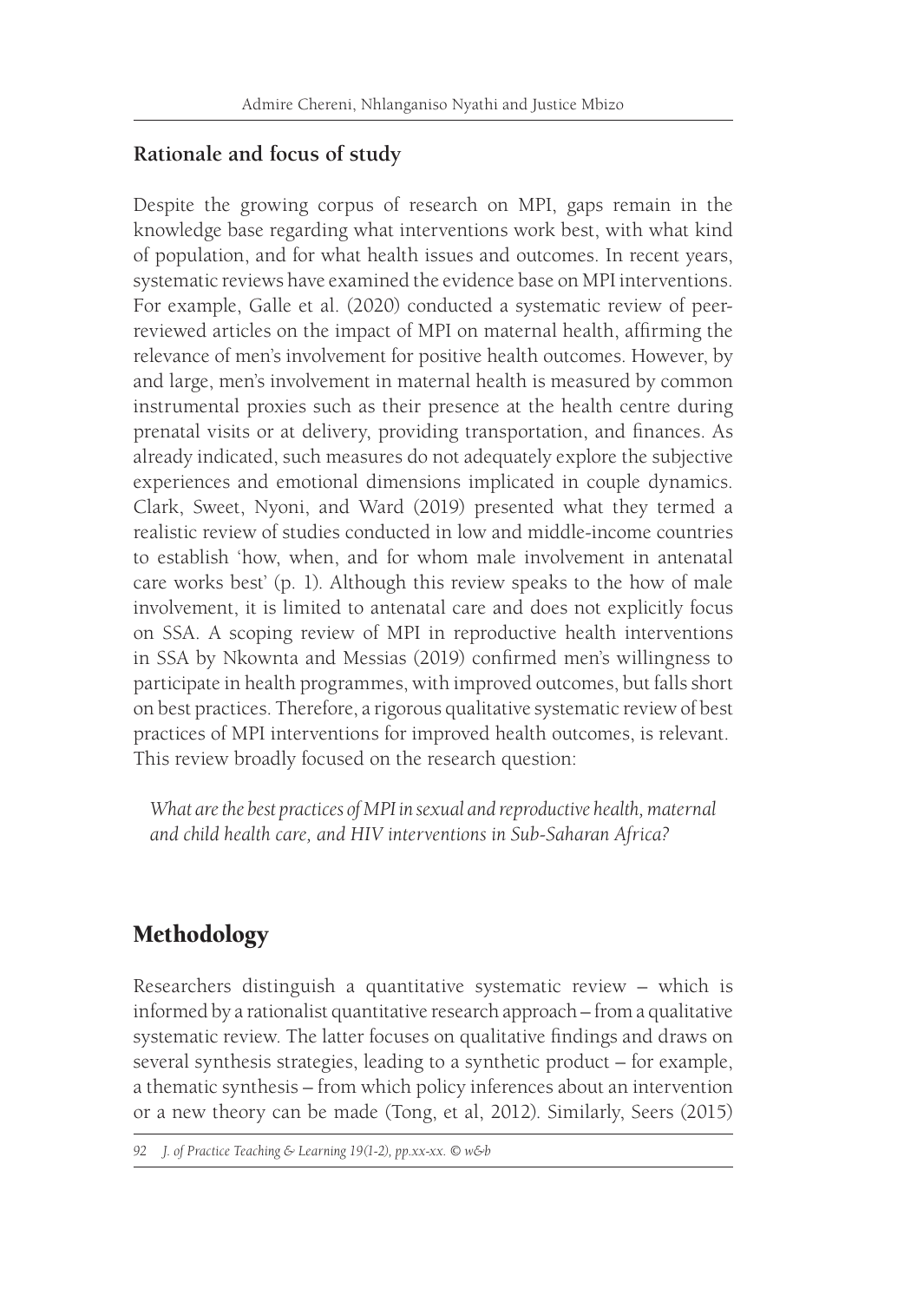observes that a qualitative systematic review can extend the theoretical knowledge base by answering the 'why' question, furnishing us with new knowledge and helping to build theory.

A qualitative systematic review synthesises qualitative findings from either a qualitative study or mixed-methods research (Seers, 2015). To synthesise is to combine separate elements to form something new (Henning, 1999). Synthesis represents an activity in which disparate parts are brought together to form a 'whole' (Pound & Campbell, 2015). Nevertheless, this blending of separate elements entails some level of innovation such that the outcome is greater than all elements put together (see Barnette-Page & Thomas, 2009 for different approaches to systematic review).

# **Eligibility and screening**

Thematic synthesis and meta-study guided the analysis and synthesis procedures (Barnette-Page & Thomas, 2009). We used pre-determined search strategies with search terms comprising the male partner involvement concept, the relevant health topic (sexual and reproductive health, maternal health, family planning, HIV and AIDS), and context (Sub-Saharan Africa). In some searches, variations of male partner involvement (MPI) such as male involvement and male participation were used. An exhaustive search was conducted in April 2021 on the following databases: MEDLINE, CINAHL, PsycInfo, Embase, and ASSIA. Different platforms were used for individual databases. For example, Ebsco platform was used for MEDLINE, CINAHL, and PsycInfo while Ovid was used for Embase and ProQuest for ASSIA.

### **Screening and selection**

We planned to include studies that reported on male interventions, programmes, or policies in Sub-Saharan Africa that have:

- a male involvement component combined with, or used in the context of,
- a sexual and reproductive health or maternal health or HIV and AIDS component or intervention, which is designed,
- to achieve maternal health outcomes, HIV and AIDS health outcomes, and health outcomes, broadly.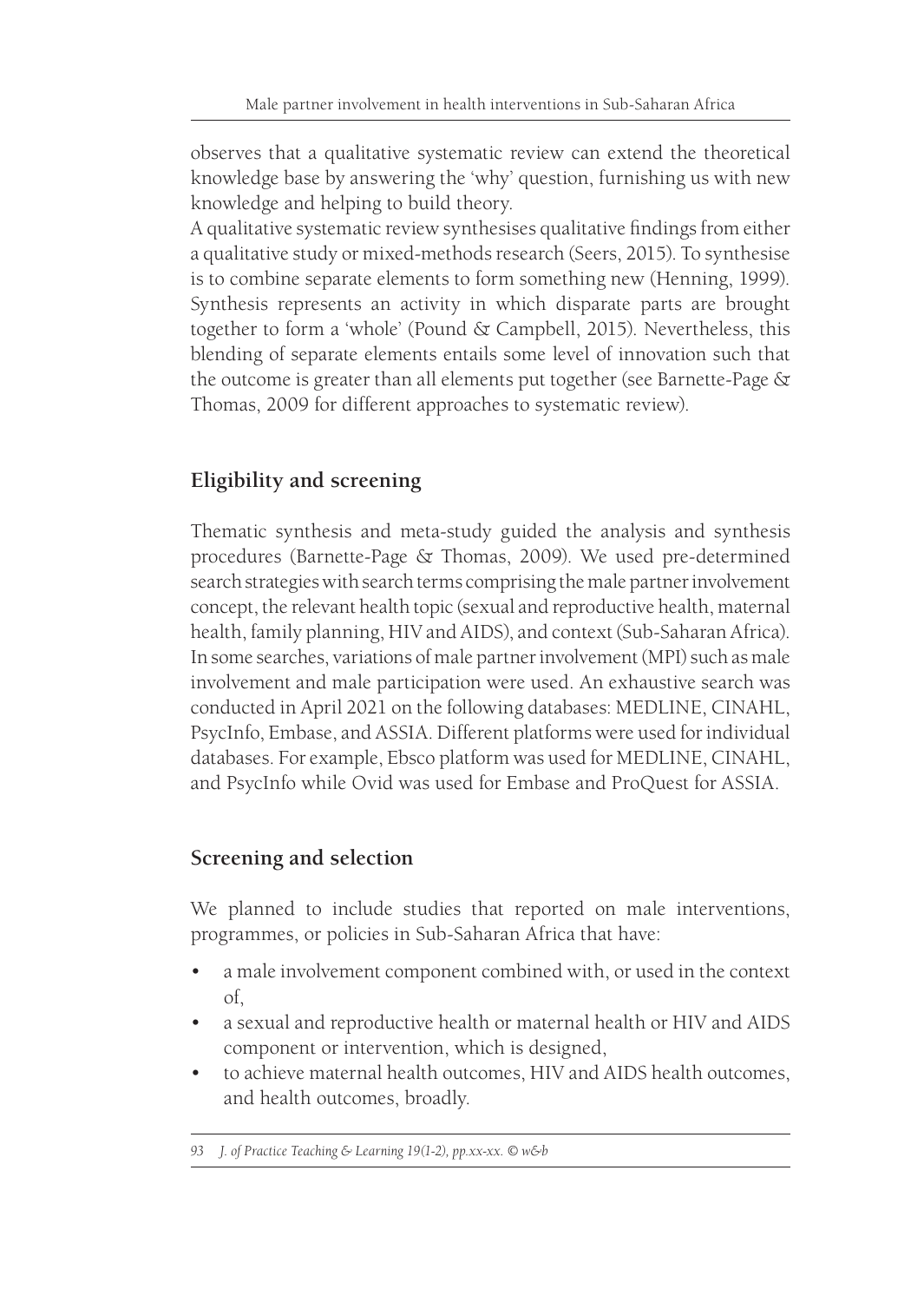Initially, we read abstracts to determine whether the study focuses MPI combined with a health intervention.

As shown in Figure 1, 2 309 scientific papers were identified through search of online databases accessible through Anglia Ruskin University Library. The three reviewers/authors (AC, JM, and NN) reviewed all 2 309 records in XLS files, striking out duplicate titles, before adding 15 records identified through the University of Johannesburg's Ujoogle search engine. A PRISMA flow chart (See Figure 1 below) shows the screening and selection process details.

AC and NN reviewed the subtracts of 875 records remaining after duplicates were removed leading to the exclusion of 854 records. Twentyone (21) records remained for closer assessment. The excluded records drew entirely on quantitative methods or were not primary studies or were not based on research conducted in SSA. Throughout the selection process, the three researchers jointly discussed and resolved disagreements over whether to include or exclude a record.

A closer reading of the 21 eligible full-text articles revealed that eight (8) records were ineligible for the reasons cited above.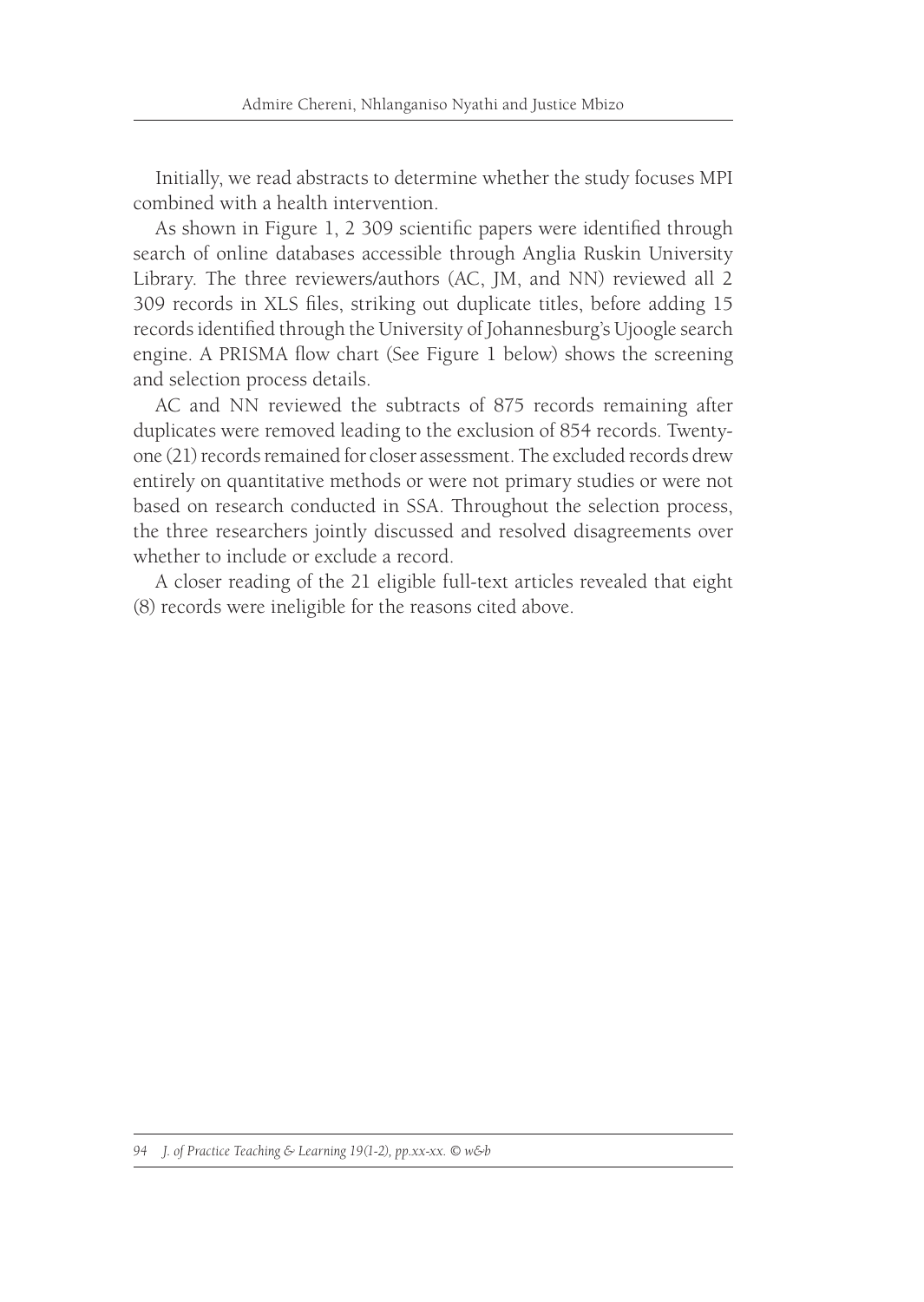#### Figure 1 Prisma Flowchart

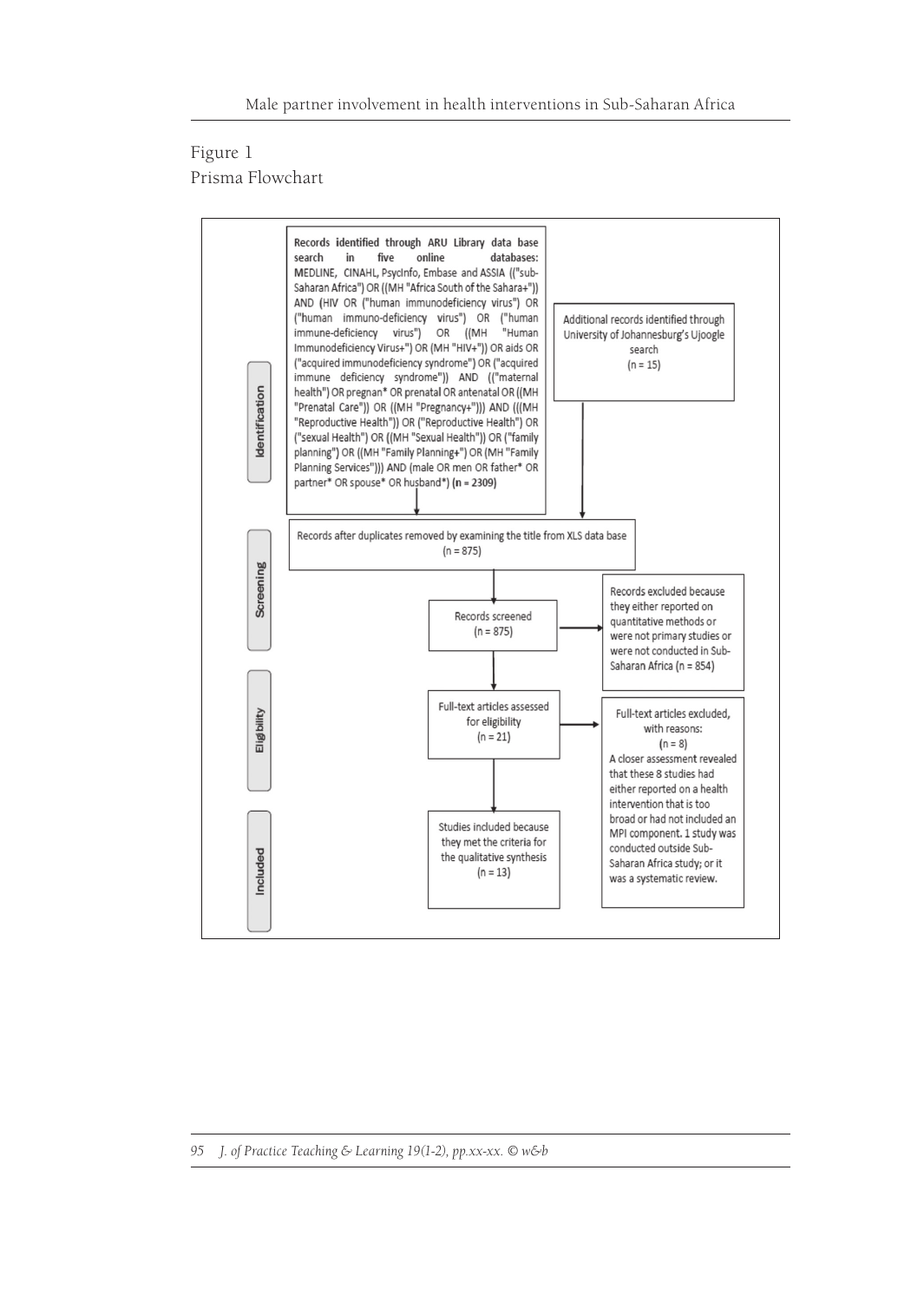#### Table 1

Summary of eligible studies

**Aarnio et al. 2009.** *Male involvement in antenatal HIV counselling and testing: exploring men's perceptions in rural Malawi*

*Methodology:* Focus group discussions and a cross-sectional survey

*Key findings:* Men were largely unaware of available antenatal HIV testing and counselling services and perceived it overall problematic to attend female-oriented health care. Most men supported provision of antenatal HIV testing

**Chibango, 2020.** *Factors associated with male partner involvement in the prevention of mother-to child transmission of human immunodeficiency virus in Zimbabwe*:

*Methodology:* A qualitative study

*Key Findings:* Local traditional leaders played a role in mobilising men in communities. Awareness campaigns enhanced communities' knowledge about PMTCT. Couple communication proved to be vital in promoting male involvement. Men feel a stigma and fear of HIV results and a lack of knowledge of the practices.

**Comrie-Thomson et al. 2020**. *Male involvement interventions and improved couples' emotional relationships in Tanzania and Zimbabwe: 'When we are walking together, I feel happy'*

*Methodology:* A qualitative study

*Key Findings:* There are key pathways by which male involvement interventions were able to improve couples' emotional relationships which can motivate and support men's behaviour change, to improve care-seeking and home care practices. Men's and women's subjective experiences of partner relationships following male involvement interventions have not been well documented to date.

**Jefferey's et al. 2015.** *Official invitation letters to promote male partner attendance and couple voluntary HIV counselling and testing in antenatal care: an implementation study in Mbeya Region, Tanzania*.

*Methodology:* Assessment of acceptability of written invitation letters for male partners attendance at antenatal care (ANC) and couple voluntary counselling and testing (CVCT) sessions

*Key Findings:* Where invitation letter for the partner was used there was a marked increase in women returning with their partners for a joint ANC session; of these, 81 % proceeded to CVCT, with significant variations between rural and urban attendances (rural being higher than urban). Majority of women assessed the joint ANC session as a favourable experience.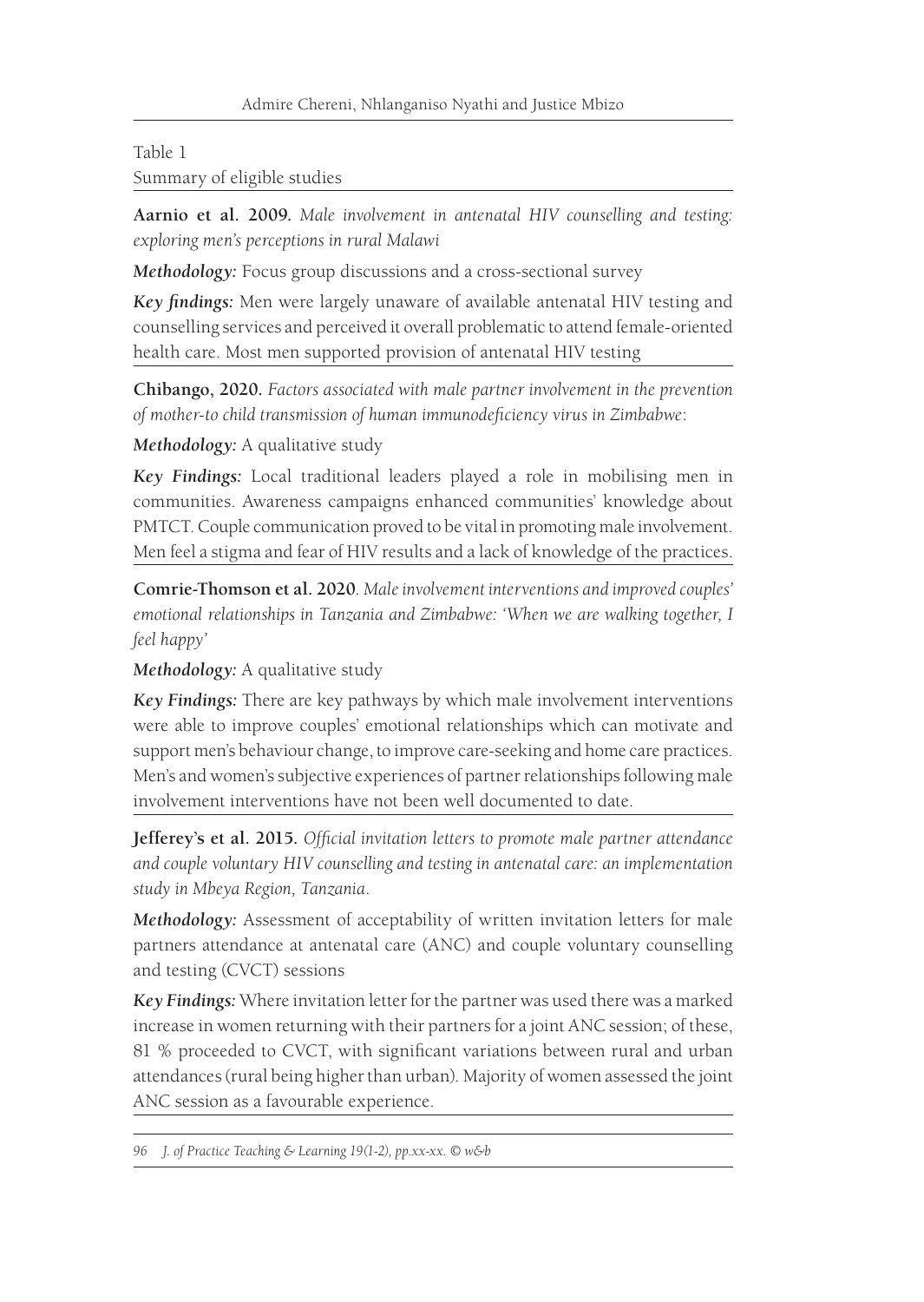**Komakech, 2018.** *Under-the-Mango-Tree: a theatre-based male EMTCT engagement intervention in post-conflict northern Uganda*

*Methodology:* Theatre-based intervention

*Key Findings:* Theatre-based intervention was suitable for social persuasion; role modelling and moderating mastery of experience through effectively combining simple songs, dances, and drama; testimonies of successful adherence by expert clients; and through reflective group discussions

**Maluka, et al. 2020.** *Leaving no one behind: using action research to promote male involvement in maternal and child health in Iringa region, in Tanzania*

*Methodology:* Participatory action research (PAR)

*Key Findings:* The use of participatory approach not only empowers communities to diagnose barriers to male involvement and develop culturally acceptable strategies but also increases sustainability of the interventions beyond the life span of the project

**Mark, et al. 2019.** *Male Partner Linkage to Clinic-based Services for Sexually Transmitted infections and HIV in Kenya*

*Methodology:* A secondary analysis within a RCT of pregnant women attending antenatal care.

*Key Findings:* Home-based couple education and testing increased STI consultations among male partners of pregnant women, but were insufficient to overcome the barriers in linkage to HIV care and medical circumcision

**Mufune, 2009.** *The Male Involvement Programme and Men's Sexual and Reproductive Health in Namibia*

*Methodology:* Focus group interviews with participating males exposed to the programme.

*Key Findings:* Male participants increased their knowledge of human sexuality and sexual health. There were, however, differences in the extent of knowledge gain among the different male groups

**Nkoma, et al. 2019**. *'What Will I Be Doing There Among So Many Women?': Perceptions on Male Support in Prevention of Mother to Child Services in Malawi*

*Methodology:* Focus group discussions and in-depth individual interviews

*Key Findings:* Alcohol consumption, pressure from workplaces, stigma, role conflict, denial, or nondisclosure of HIV status among women, and lack of awareness were among factors found to hinder male participation in PMTCT services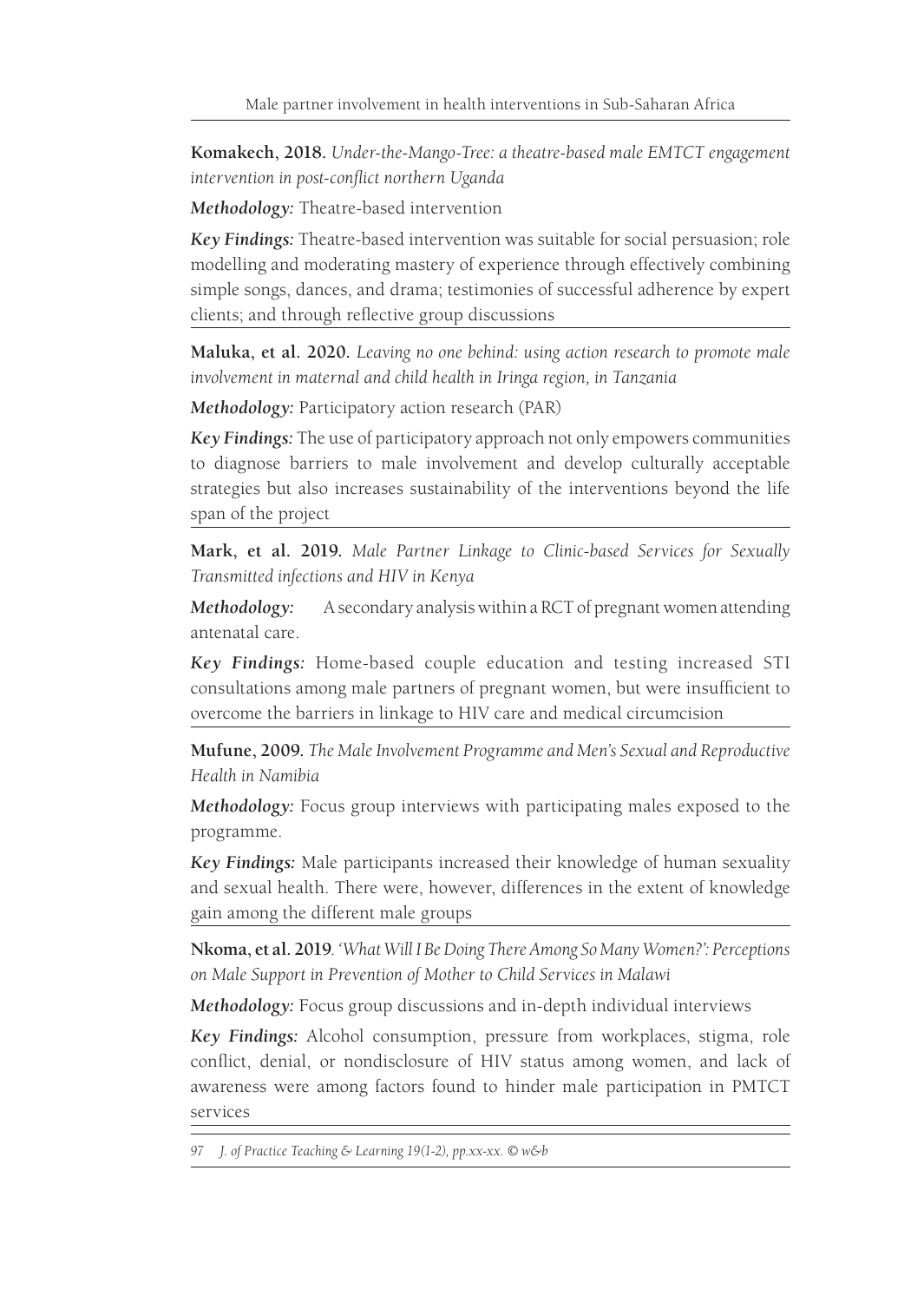**Roberts, et al. 2019.** *Impact of Male Partner Involvement on Women's Adherence to the Dipivefrine Vaginal Ring During a Phase III HIV Prevention Trial in Malawi, South Africa, Uganda, and Zimbabwe*

*Methodology:* A randomised, double-blind, placebo-controlled phase III trial to assess the safety and effectiveness of the dipivefrine vaginal ring for HIV prevention

*Key Findings:* Although the vaginal ring is relatively discreet, lack of support from male partners remains a relevant barrier to use. Both disclosure and clinic attendance may increase partner support, disclosure may also increase partner opposition.

Stern, et al, 2015. **Lessons learned from engaging men in sexual and reproductive** *health as clients, partners, and advocates of change in Uganda.*

*Methodology:* Interviews, focus groups and structured surveys with self-reported heterosexual men

*Key Findings:* A significantly greater number of men were accessed, and supported their partners in accessing sexual health services, gained sexual and reproductive health awareness, reported sharing domestic duties and contraceptive decisionmaking, and displayed a decreased tolerance for domestic violence

**Theuring, et al. 2010.** *Partner involvement in perinatal care and PMTCT services in Mbeya Region, Tanzania: the providers' perspective*

*Methodology:* Interviews based on a semi-structured questionnaire

*Key Findings:* There was overall approval of male partner integration into the services, but this approval decreased when specifying for different service types, especially in those related to perinatal examinations or labour and delivery. Divergence between general attitudes and self-reported individual behaviour was observed, querying the reliability of expressed attitudes.

**Williams, et al. 2021**. *Predictors of postpartum family planning in Rwanda: the influence of male involvement and healthcare experience*

*Methodology:* Secondary analysis of data from a cluster randomised control trial used information abstracted from open-ended questionnaires

Key Findings: Male partner involvement and improved quality of maternal health services may improve PPFP utilisation

*<sup>98</sup> J. of Practice Teaching & Learning 19(1-2), pp.xx-xx. © w&b*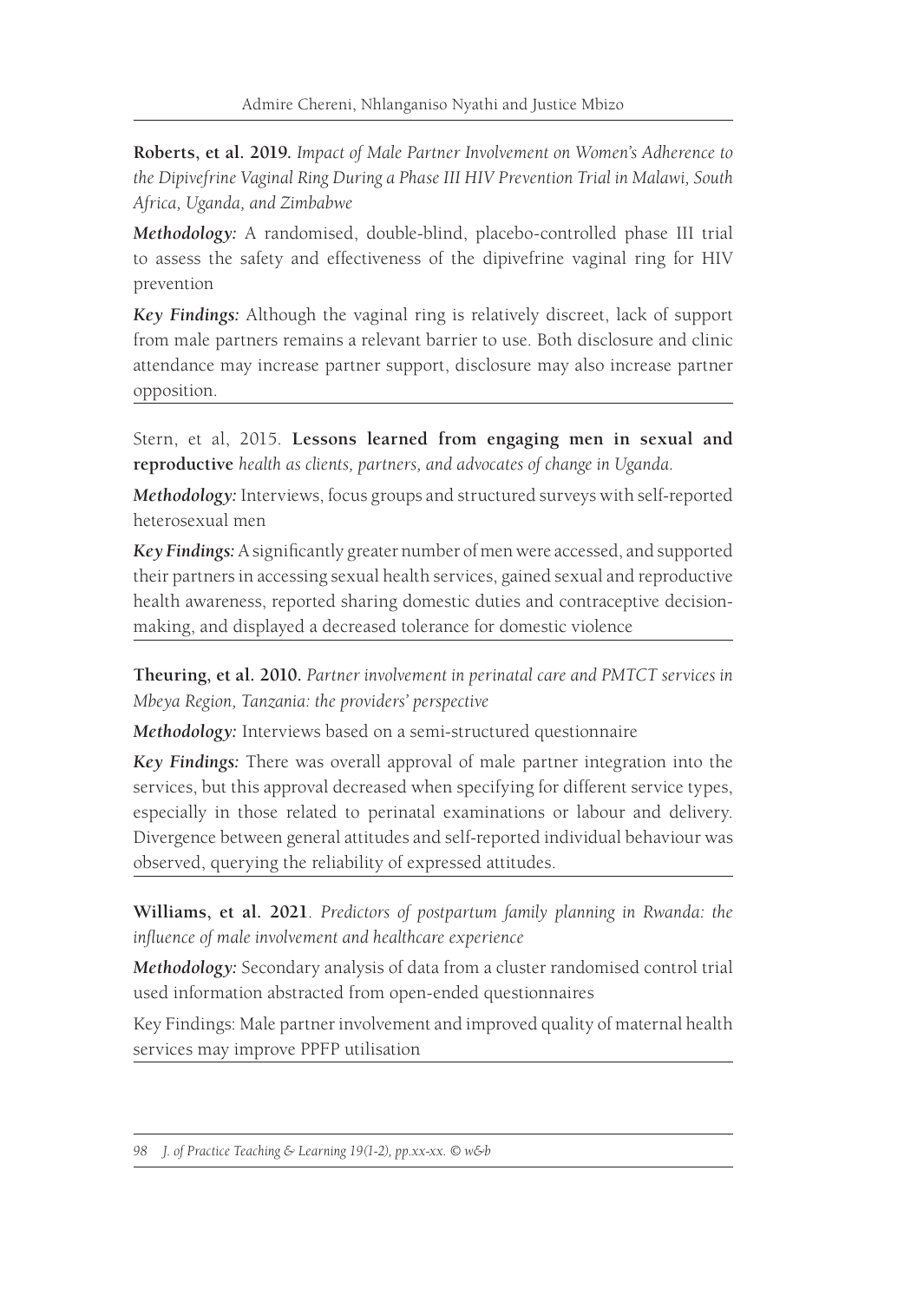# Quality assessment

To ensure the quality of included studies, we used the Enhancing Transparency of Reporting the Synthesis of Qualitative (ENTREQ) research framework proposed by Tong et al, (2012). In addition, the meta-study approach to synthesising qualitative data (Barnette-Page & Thomas, 2009) emphasises the analysis of methodological decisions and tools used in the included study, which impacts scientific rigor and quality of findings. Therefore, as per Domain 4 of the ENTREQ, we considered the assessment of the methods used in included studies.

Ascertaining the trustworthiness of included studies remains a challenge for all qualitative systematic reviews because studies rarely report on these critical dimensions. Nonetheless, where the study discussed theoretical dimensions, we evaluated these to ascertain robustness. While studies were less transparent about the theoretical frames employed, they adequately provided quotations from data sources, allowing the reader to make an informed judgment about the credibility of interpretations in the original study. That said, we are confident that the findings of this review are, to a more significant extent, dependable. Most studies we included can be categorised as cross-sectional case studies, which do not easily satisfy the criteria for generalisability. However, in social and health programming, the most pertinent utility of cross-sectional findings is transferability, which suggests that lessons evaluated from a logical and systematic observation in one context, could be replicated in a different context.

## Data extraction and analysis

In line with thematic synthesis, we used computer software-aided lineby-line coding of the results of included studies to generate descriptive themes and build analytical themes (Barnette-Page & Thomas, 2009). ATLAS.ti version 9 was used to analyse the philosophical underpinnings, methods, and findings from the studies included in this synthesis. The lead author (AC) assigned free codes to relevant sections of the included studies and developed ATLAS.ti code groups and themes reported in the findings. Findings were exported from ATALS.ti to MS Word and Excel files. This process was rigorously reviewed by NN and JM, leading to a discussion of the findings before the write-up stage.

*<sup>99</sup> J. of Practice Teaching & Learning 19(1-2), pp.xx-xx. © w&b*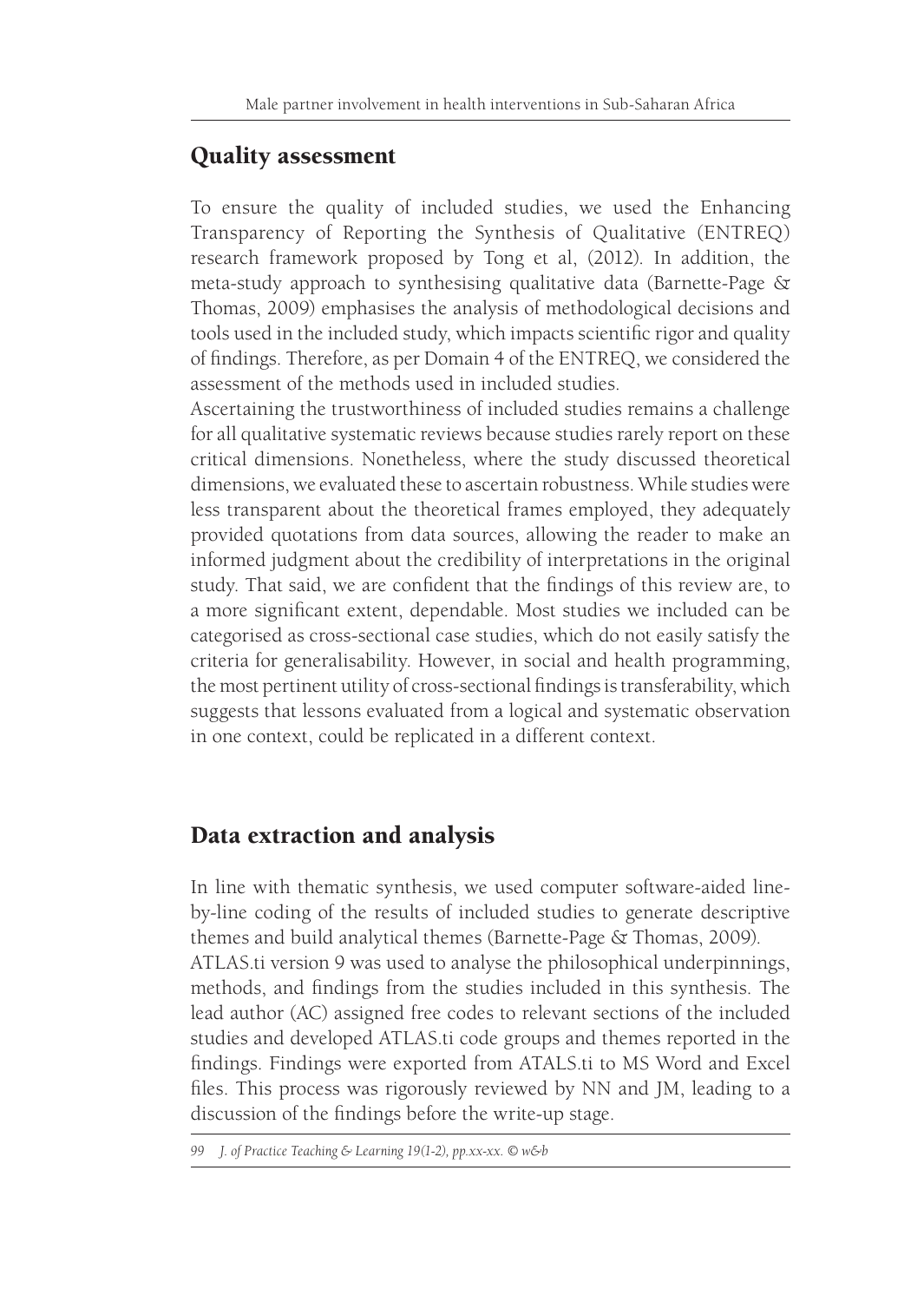## Findings and discussion

#### **How Best? Male Involvement Best Practice**

Most included studies examined MPI in HIV interventions described as antenatal HIV testing and counselling (Aarnio et al., 2009; Jeffreys et al., 2015), PMTCT/EMTCT (Chibango, 2020; Komakech, 2018; Nkoma et al, 2019; Theuring et al., 2010) and HIV prevention trial (Roberts et al., 2019). Other studies (Maluka et al., 2020; Stern et al. 2015; Theuring et al, 2010; Williams et al. 2021) speak to MPI in maternal and child health, broadly, while Mark et al, (2019 and Mufune (2009), respectively, interrogate MPI in STI and HIV services and SRH (see Table 2 below).

The findings address the question 'how best' to involve men in maternal and child health programmes for the benefit of all. We found several interesting best practices that speak to getting men on board be it by accompanying their spouses to antenatal clinics, delivery or helping with postpartum care, or joining them in HIV-interventions.

#### *Reaching out, mobilising, and making men want to act*

Our findings suggest that strategies that have a community mobilisation component will more likely increase male involvement or participation, than 'supportive measures, like health talks. These are held in facilities [which] reach only those who are already there but fail to reach out for those who really are missing in the scenario' according to Theuring et al. (2010, p.6). Yet, we found evidence to suggest that health workers can still encourage female spouses to persuade their male partners, leading to desirable male participation in antenatal care, antenatal HIV testing, and PMTCT. Theuring et al. (2010) and Jefferys et al. (2015) learned that sending invitation letters to engage men who have not accompanied their spouse before, could reach all the male partners, potentially ensuring participation through pregnancy and during the postpartum period. In their study on partner involvement in perinatal care and PMTCT services in Tanzania, Theuring et al. (2010, p. 1567) observed that 'systematically disseminated invitation letters [have] potential to reach all male partners who have not accompanied their wife.' Jefferys et al. (2015, p.8), echoes this observation, revealing that, in their study conducted in Tanzania, they found 'high levels of acceptability of invitations by women, with almost 100 % giving the letter to their partner.' We, therefore, believe sending out official invitation letters may well be best practice to reach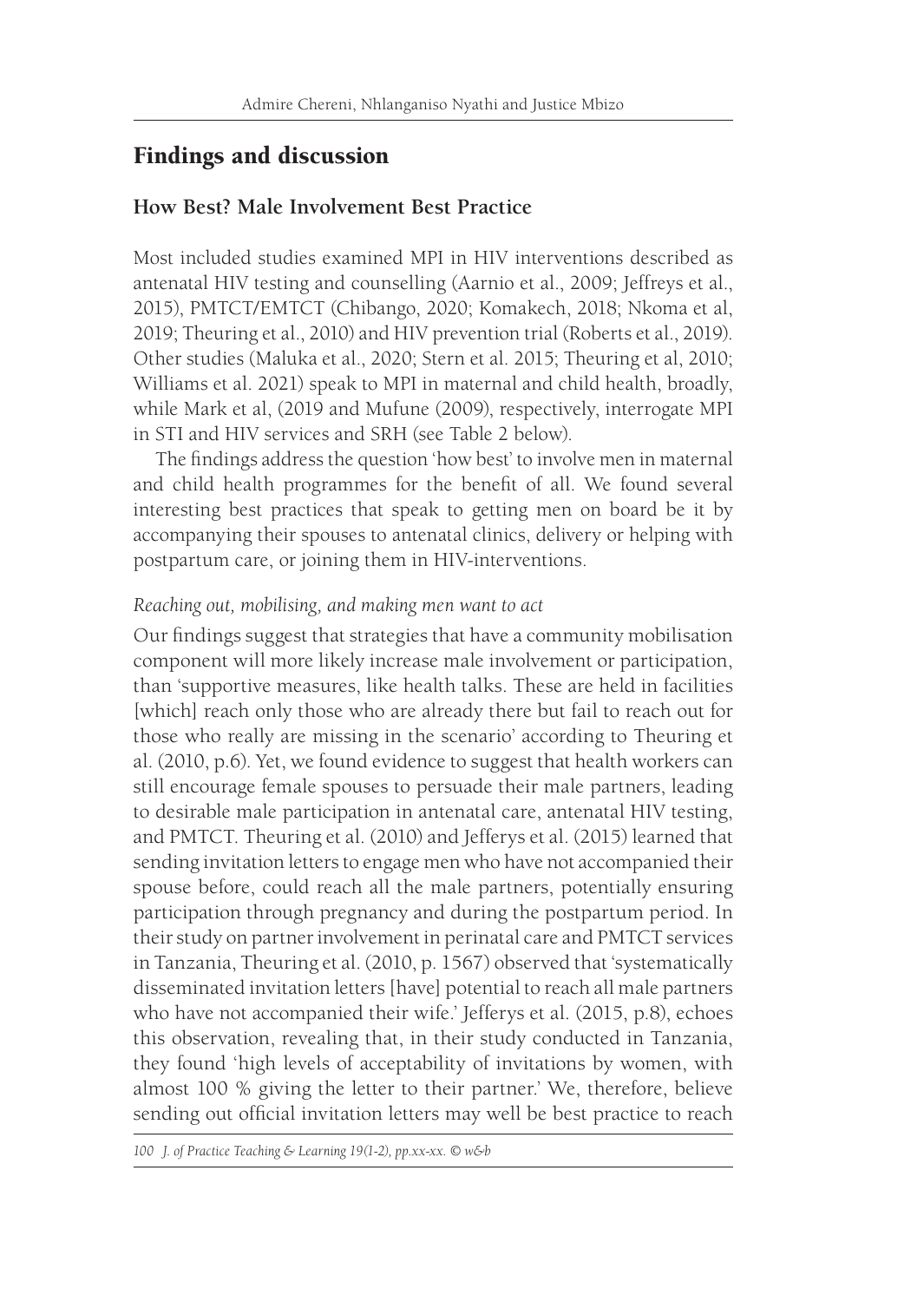out to men and get them involved through the following actions (Jefferys et al., 2015; Theuring et al. 2010).

|                          | HIV Intervention |              |            | Maternal<br>& child<br>health | STI &<br><b>HIV</b><br>services | Sexual &<br>reproductive<br>health |
|--------------------------|------------------|--------------|------------|-------------------------------|---------------------------------|------------------------------------|
|                          |                  |              |            |                               |                                 |                                    |
|                          | Antenatal        |              |            |                               |                                 |                                    |
|                          | <b>HIV</b>       |              | <b>HIV</b> |                               |                                 |                                    |
|                          | testing &        | PMTCT/       | prevention |                               |                                 |                                    |
| Publication <sup>1</sup> | counselling      | <b>EMTCT</b> | trial      |                               |                                 |                                    |
| Aarnio et al.            | ✓                |              |            |                               |                                 |                                    |
| 2009                     |                  |              |            |                               |                                 |                                    |
| Chibango                 |                  | V            |            |                               |                                 |                                    |
| 2020                     |                  |              |            |                               |                                 |                                    |
| Comrie-Thomson           |                  |              |            | $\boldsymbol{\nu}$            |                                 |                                    |
| et al., 2020             |                  |              |            |                               |                                 |                                    |
| Jeffereys                | V                |              |            |                               |                                 |                                    |
| et al                    |                  |              |            |                               |                                 |                                    |
| 2015                     |                  |              |            |                               |                                 |                                    |
| Komakech                 |                  | V            |            |                               |                                 |                                    |
| 2018                     |                  |              |            |                               |                                 |                                    |
| Maluka et al             |                  |              |            | V                             |                                 |                                    |
| 2020                     |                  |              |            |                               |                                 |                                    |
| Mark et al.              |                  |              |            |                               | V                               |                                    |
| 2019                     |                  |              |            |                               |                                 |                                    |
| Mufune                   |                  |              |            |                               |                                 | V                                  |
| 2009                     |                  |              |            |                               |                                 |                                    |
| Nkoma et al.             |                  | V            |            |                               |                                 |                                    |
| 2019                     |                  |              |            |                               |                                 |                                    |
| Roberts et al.,          |                  |              | V          |                               |                                 |                                    |
| 2019                     |                  |              |            |                               |                                 |                                    |
| Stern, et al.            |                  |              |            | V                             |                                 |                                    |
| 2015                     |                  |              |            |                               |                                 |                                    |
| Theuring, et al,         |                  | V            |            | V                             |                                 |                                    |
| 2010                     |                  |              |            |                               |                                 |                                    |
| Williams et al,          |                  |              |            | V                             |                                 | V                                  |
| 2021                     |                  |              |            |                               |                                 |                                    |

Table 2: Summary of studies included and areas of MPI interventions

1. See table 1 for details

*<sup>101</sup> J. of Practice Teaching & Learning 19(1-2), pp.xx-xx. © w&b*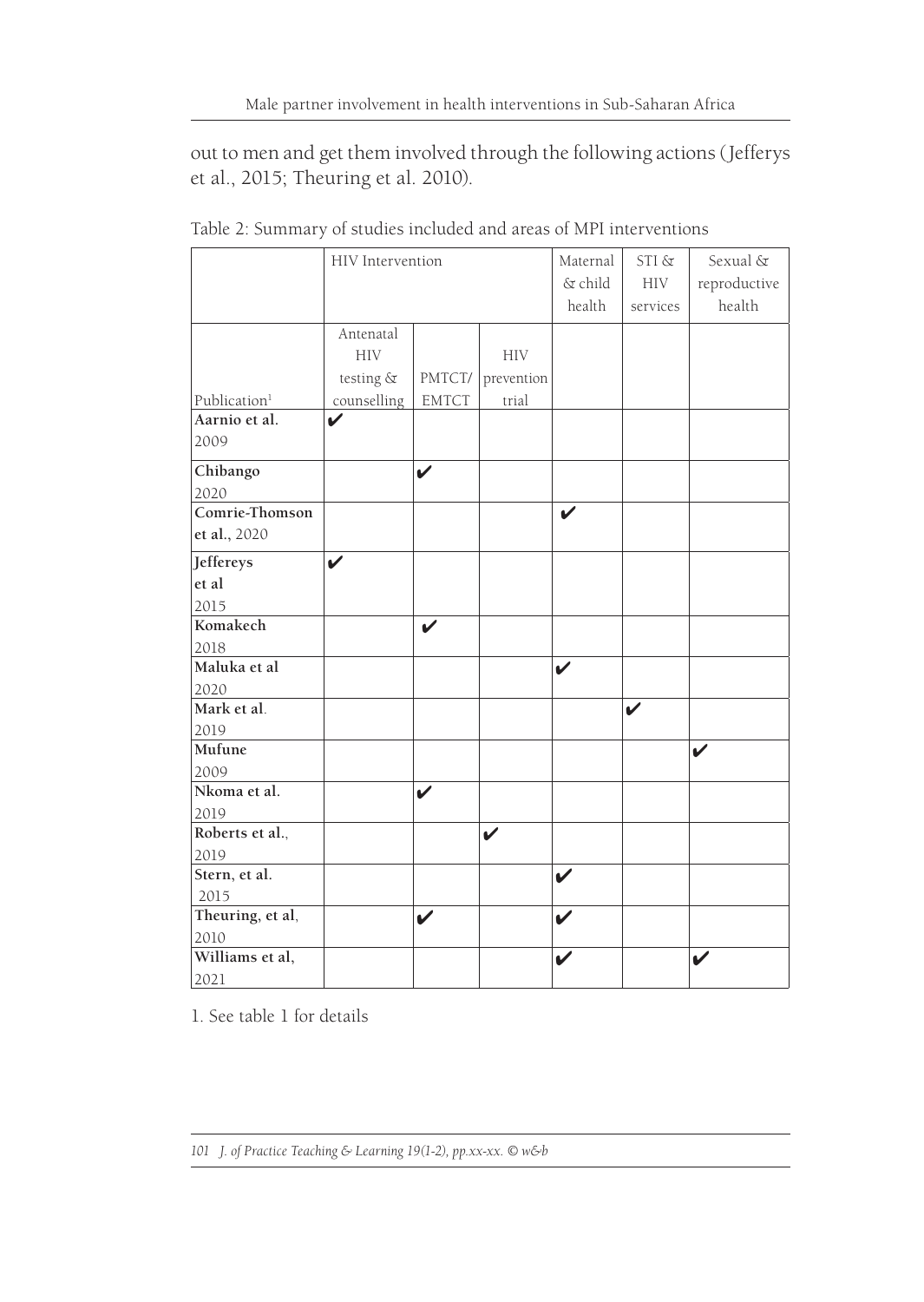Our findings indicate that, in the context of antenatal HIV testing and maternal health, knowing when to involve men and significant others in clinic-based health interventions is of paramount importance. Some of the best practices identified include

- In maternal antenatal HIV testing and counselling, include men early on (Aarnio et al., 2009).
- Combine early involvement of men with the promotion of spousal communication on HIV-testing and a comprehensive educational component for men (Aarnio et al., 2009).
- While it is desirable comprehensively involve men in maternal health, they should be present during consultations but not examinations and delivery (Theuring et al., 2010).
- In the context of HIV-disclosure, the presence of professionals and significant others increases the likelihood of men taking an HIV test with a female partner while lowering the likelihood of a divorce in the event of a positive diagnosis (Aarnio et al., 2009).

We considered these best practices because they provide insights into how best to persuade men to get involved and expose them to knowledge that could transform their beliefs about male involvement. Yet, while it may be adequate to include men in maternal and child health early on, their participation in some activities may well be at variance with the dominant culture. As gendered beings, men and women in Africa tend to play different roles during pregnancy, delivery, and postpartum care (McLean, 2020).

Even though MPI aspires to transform gender norms that preclude men's involvement in the intimate care of their female spouses, male involvement ought to be designed in a culture-sensitive manner. On the face of it, disclosing HIV-test results in the presence of professionals and significant others – especially extended family elders – may fly in the face of biomedical notions of consent. However, in African societies where communal forms of life remain resilient (Mugumbate & Chereni, 2019), such unique forms of extended family group conferencing may prove effective, even if they seem to violate individual privacy. Culturally, younger men are expected to defer to older men in African communities. Furthermore, in some SSA countries, some traditional leaders still hold sway in most aspects of communal living and can encourage – or at times, instruct – men to get involved, with positive results (Chibango, 2020). It is no surprise that, in the context of HIV testing, the presence of elders who are part of couples'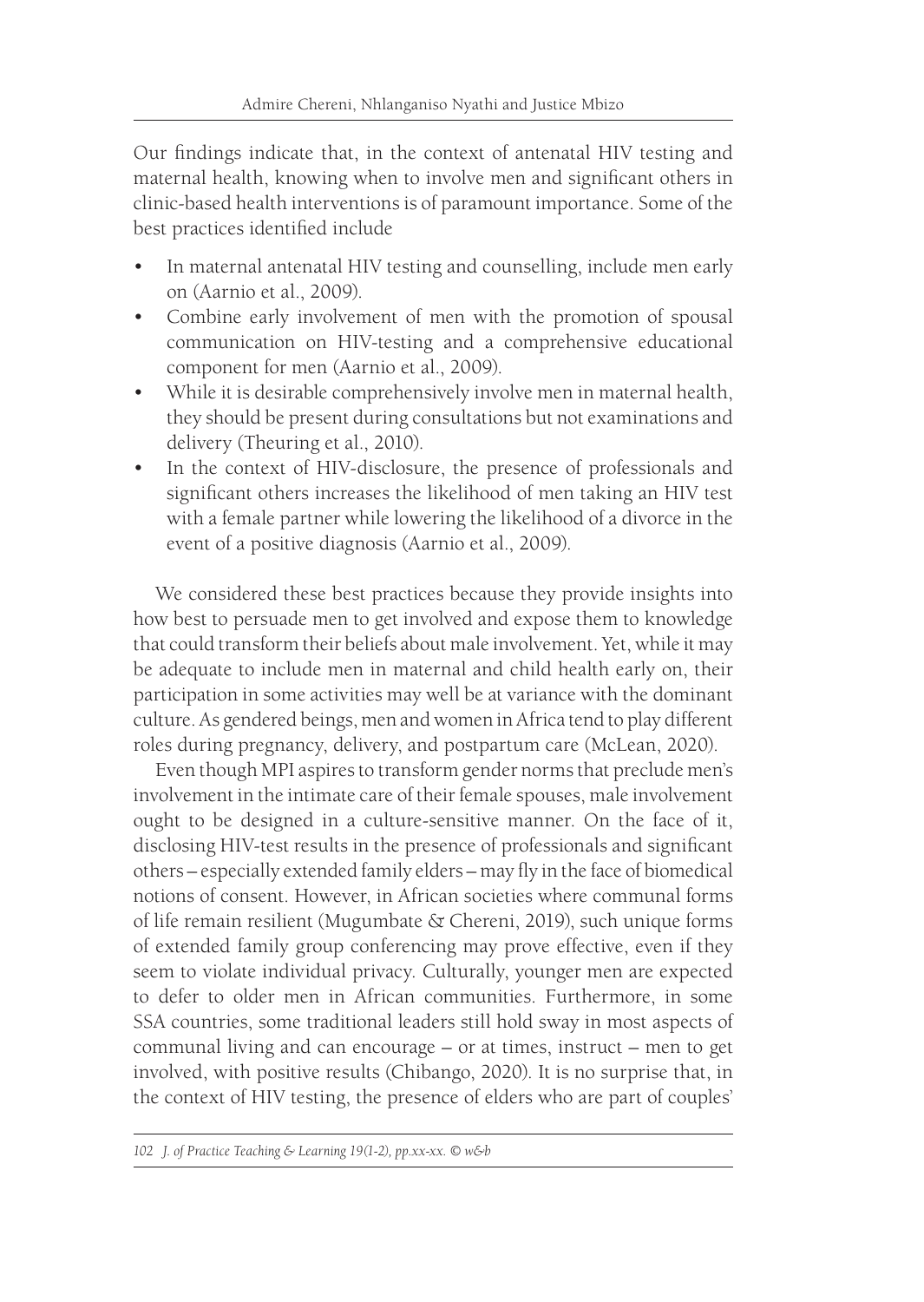extended family may prevent couples from making hasty decisions in the wake of a positive diagnosis (Aarnio et al., 2009).

Studies we included do not argue for the abandonment of 'conventional' clinic-based forms of engaging men in antenatal care and ante-natal HIV-testing. Far from it, they accentuate the need for comprehensive and extensive community mobilisation and of out-reaching activities, since relying on women to involve men, is inadequate. According to Aarnio et al. (2009), even the most comprehensive antenatal HIV counselling intervention with a male partner notification component, may fall short of making men want to act and take responsibility.

Meta-data and thematic analysis of findings from included studies generated key lessons on framing a message and getting it across to persuade men to get involved. Maluka et al. (2020), Comrie-Thomson (2020), and Chibango (2020) provided useful insights into messaging for male partner involvement mobilisation. For example, some best practices identified include:

- Messages should clarify the importance of involving men in antenatal care (Maluka et al. 2020), and the health benefits of birth spacing (Williams et al., 2021).
- Naming the campaign, sloganeering can help to simplify the campaign message reminding people of the cause (Chibango, 2020).

Messaging is integral to community mobilisation. Therefore, messages for sensitisation campaigns should be carefully crafted to make men want to get involved. In a study that used action research to promote male involvement in maternal and child health, Maluka et al. (2020) concluded that effective messages clarify the importance of male participation in antenatal care, such as birth preparedness, complication readiness, and family planning use. Chibango (2020) noted that while each campaign serves a specific purpose, *naming* is a powerful force for communicating the rationale for involving men and mobilising communities (italics, our emphasis). Reflecting on men's involvement campaign in maternal and child health was dubbed 'Operation *Perekedza Mukadzi Wako*' (Operation Accompany Your Female Partner), arguing that, 'assigning a special title to the male involvement campaign played a role in reminding people about the cause of the campaign' (p.4). Among the included studies for this systematic review, Comrie-Thomson et al. (2019) and Chibango (2020) provide examples of using *sloganeering* and *catchphrases* to name male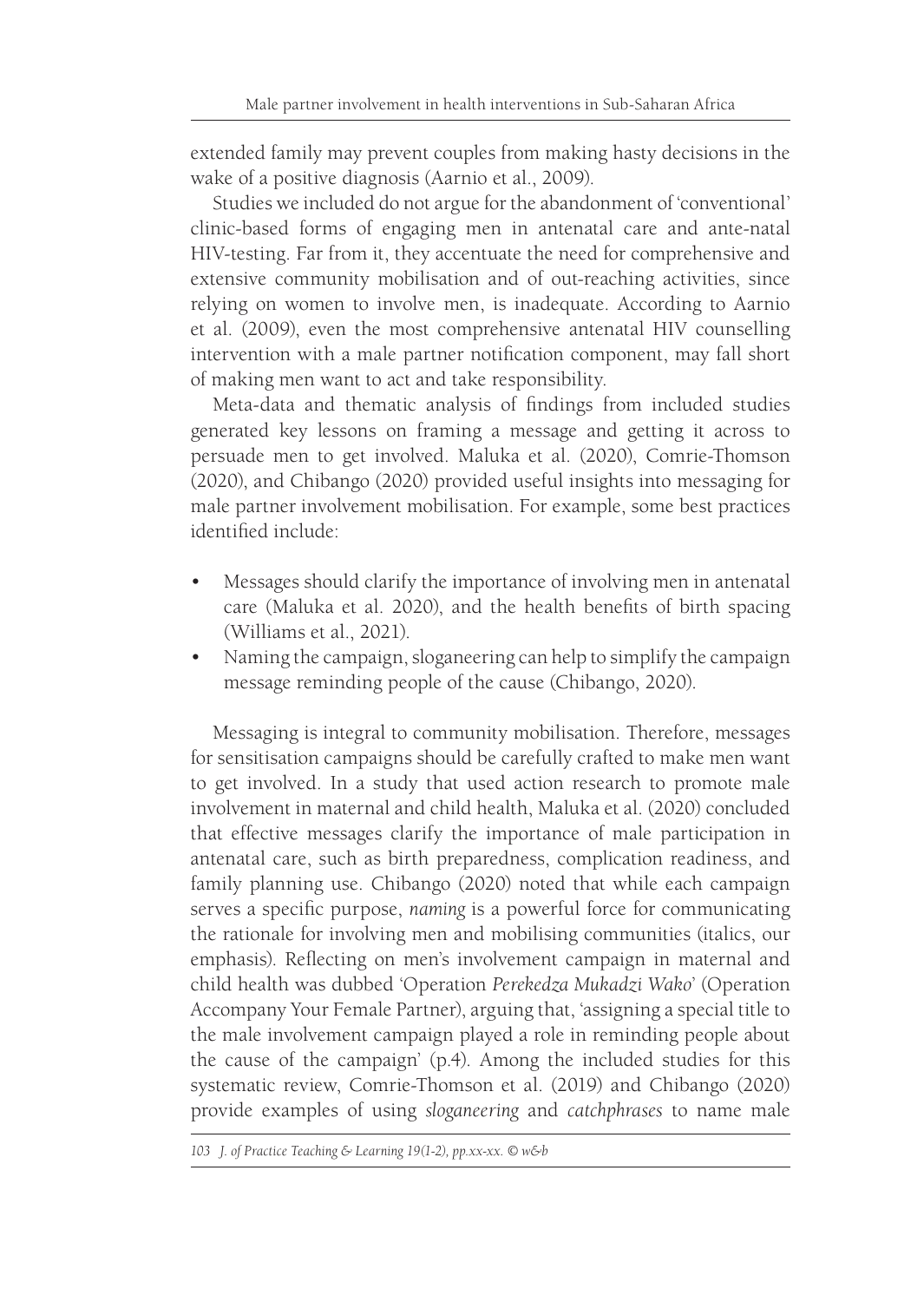participation interventions and campaigns (italics, our emphasis) helps to put the message across. For example, Comrie-Thomson's et al. (2019) report on data generated with men and women who participated in male participation health interventions, namely *Wazazi naMwana* implemented in Tanzania and *Women and their Children's Health* (WATCH) accomplished in five countries, including Zimbabwe.

While this nomenclature captures the rationale for male involvement, naming should be well-thought-out in MPI interventions to avoid misunderstanding. In the context of Zimbabwe where Chibango (2020) conducted her study, the term 'Operation' can have some coercive political and military connotations associated with other common uses of the word. Some studies conducted on child rights in Zimbabwe elaborate the idea of naming and could shed some light here. For example, Chereni' (2017) on birth registrations in Zimbabwe suggests that naming, which entails constructing an effective *motivational frame –* that is, a perspective of the problem and solutions – and culturally-relevant semantics to express it, was inadequate in birth registration activism. He highlighted the need for empirically driven motivational frames that communicate relevant research data in easy-to-grasp ways, such as stories.

In addition to lessons learnt about messaging, included studies illuminate other potential best practices and impacts for persuading men to take part in health interventions, as outlined below:

- Ensuring active participation of men and women in developing strategies for male involvement will likely lead to sustainability of male involvement in interventions (Maluka et al. 2020).
- Involving different stakeholders, including traditional leaders and gatekeepers may increase sustainability (Maluka et al., 2020).
- Using community leadership effectively mobilises the community and involves men (Chibango, 2020).
- Combining a male participation intervention in health with incomegenerating activities (IGAs) can attract men to get involved in health interventions and influence positive, couple relationship dynamics (Chibango, 2020; Stern et al., 2015).
- A multi-stakeholder approach including men, women, health professionals, community leaders and gatekeepers, will likely encourage sustainable MPI (Maluka et al., 2020).
- Education interventions that emphasise the value of men in maternal and child health could transform entrenched gender norms and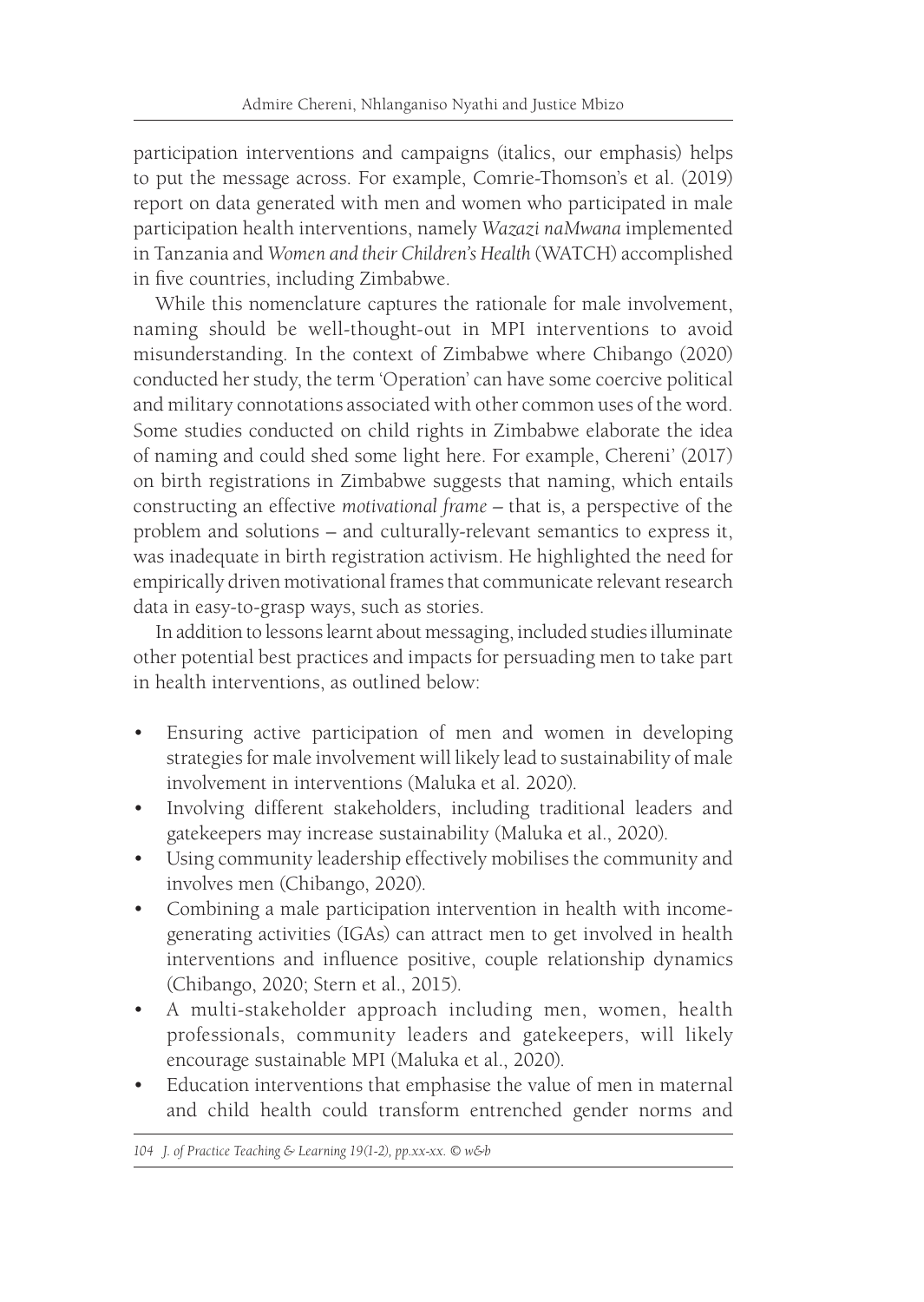positively impact male attitudes and behaviour (Nkoma et al., 2019; Stern et al. 2015; Mufune, 2009).

- Men are more likely to engage with male champions or peers in a health intervention programme, than female health professionals (Stern et al., 2015; Maluka et al., 2020).
- Establishing women's support groups can create a safer space for women to teach each other on couple relationship issues (Maluka et al. 2020).
- Community-based approaches to utilising point-of-care HIV testing, including home-based testing strategies, improve male involvement (Mark et al. 2019).
- Using theatre, comprising dance, song, and testimonies, has potential to improve MPI by operationalising social persuasion, role modelling, and social experience in the community (Komakech, 2020).

The above best practices speak of the importance of going out there, engaging men and women in their communities, collaboratively designing MPI interventions, and jointly participating in developing health programmes (Maluka et al., 2020), leading to optimum health outcomes and positive gender transformations.

 A multi-stakeholder approach that enlists the support of gatekeepers, including community leaders, ensures that the programme reaches targeted male partners and ensures long term sustainability of the programme. Chibango's (2020) study demonstrates that traditional African leaders may have the prerogative to instruct men to participate in health interventions and sanction those who fail to get involved. While this supports the necessity of being sensitive to and utilising culture to magnify the programme impact, we believe that MPI programmes should rely more on persuasion than condone coercion.

A theatre-based intervention such as Komakech's (2020) intervention which 'combined simple songs, dances, drama and testimonies from successful EMTCT couples' will more likely resonate with the role of the dominant culture. Furthermore, theatre can recognise the status quo of gender relations while changing it in subtle ways. Whereas songs and drama and expert client testimonies captured 'moments where the traditional male role is prominent,' it also helped men to see 'a positive role for themselves in the prenatal period without losing touch with their traditional masculinity' (p. 7). Therefore, interventions that adequately address cultural sensitivities have the potential to keep men engaged. Studies by Stern et al. (2015) and Maluka et al. (2020) suggest that men are known to engage more actively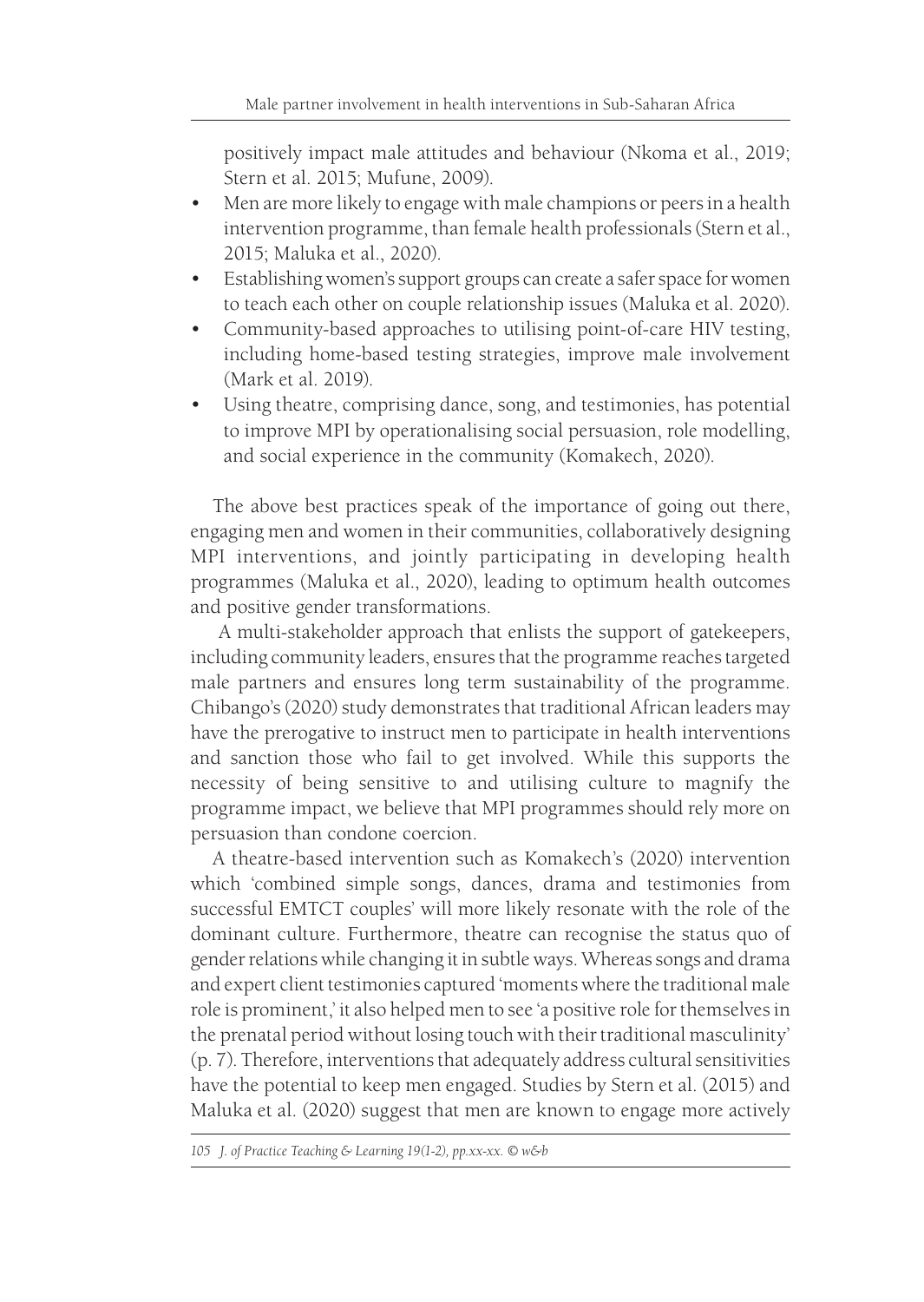with male peers, strategically known as male champions.

#### *What about the health facilities and health workers?*

The emphasis on community-based strategies to include men suggest that health professionals should work with men, women, and significant others in the community. However, health care workers may need more training in male involvement and cultural sensitivities. Moreover, since health care workers operate in contexts in which communities tend to stigmatise SRH and HIV, they may be prone to stress and burnout. Hence, support within the workplace to address their own mental health needs, for example, in the form of confidential 'care for the caregivers' programmes, can be considered (Theuring et al., 2010, p. 6).

We considered the following best practices relevant to healthcare facilities and health professionals:

- Health facility authorities should develop guidelines and not leave male involvement to the benevolence of health workers (Theuring et al. 2010).
- Health care workers need self-care orientation and their own version of 'care of the caregiver' (Theuring et al., 2010; Maluka et al., 2020).
- Health governing committees have the potential to address male involvement barriers and could be an effective strategy for bottom-up approaches leading to health facility policy changes (Maluka et al., 2020).

The need for clear guidelines for male involvement at the health facility need not be emphasised. It is possible that without guidelines, health workers may perpetuate gender norms that frame antenatal care and reproductive health issues, as women's issues. Numerous men's involvement studies focus on barriers to male involvement, citing factors such as long waiting time and perceived lack of male-friendliness at the health centre. However, Maluka et al. (2020) established that a health governing committee could interface the health care facility and the community, ensuring that barriers to male involvement have been addressed.

#### *Reported outcomes of MPI interventions*

A few studies reported some findings on outcomes of MPI interventions. We consider such findings to provide a glimpse into the potential of men's involvement for improving maternal and child health outcomes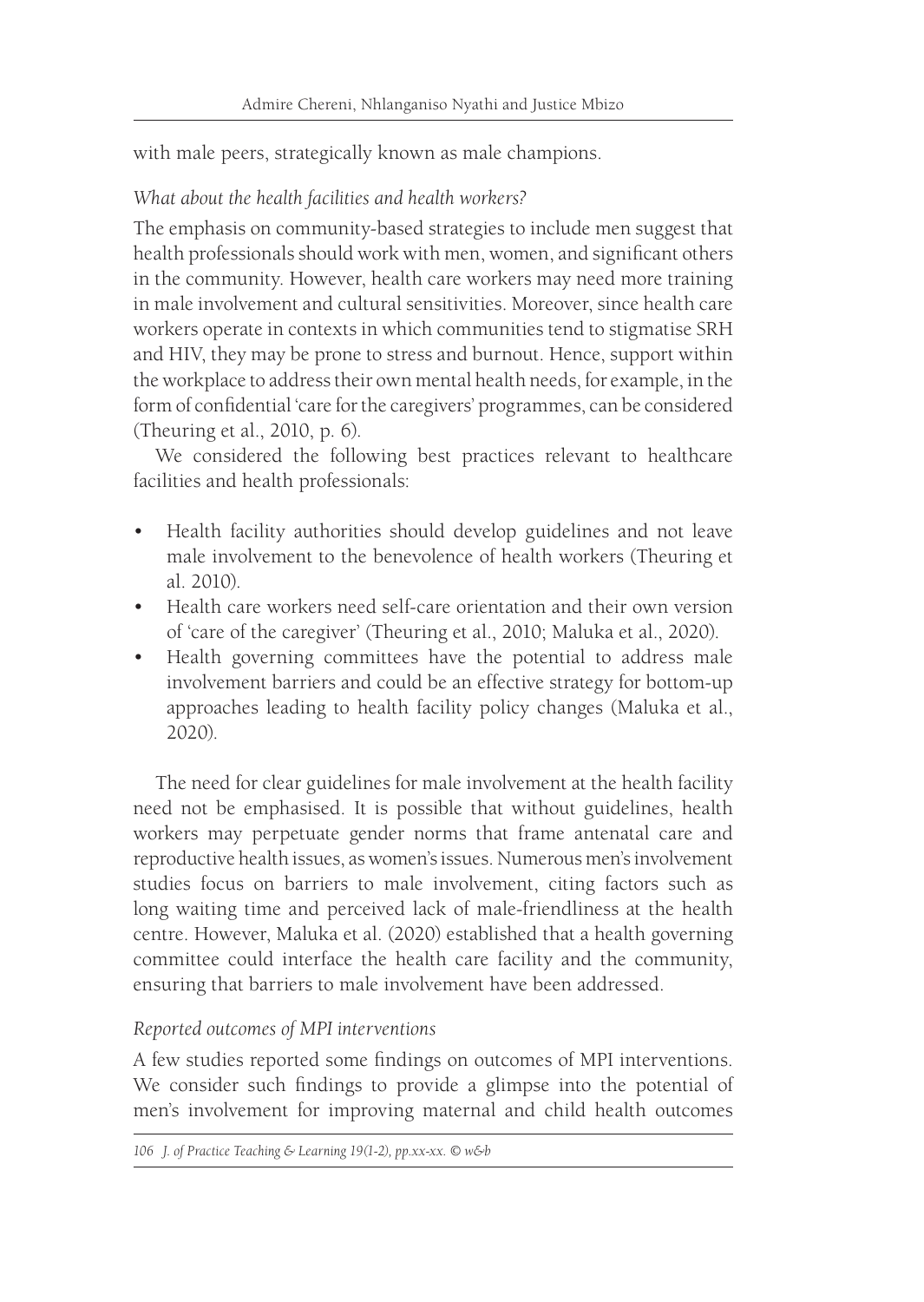and gender transformation. Stern et al. (2015) conducted a study in Uganda and found that income generating activities broadened men's and women's access to sexual and reproductive health services. It was observed that 'some male beneficiaries reported using money from IGAs to care for their own and their families' sexual and reproductive health' (p. 8). Komakech's (2020) pilot study conducted in Uganda demonstrated that, with the use of theatre-based intervention comprising song, dance, client expert testimonies and role modelling, couples reflected, negotiated, and agreed to cooperate, thereby recognising certain behaviours and decisions that prevented women from accessing EMTCT services. If anything, this suggests that theatre potentially provides culturally aligned safer spaces to renegotiate gender norms and improve men's involvement in maternal and child health care. Another study carried out with some men and women who participated in male involvement interventions in Zimbabwe and Tanzania, reported that MPI interventions nurtured loving partner relationships, with improved partner communication and intimate forms of care (Comrie-Thomson et al., 2019).

# Limitations of studies

## **Meta-methods**

Articles we included draw on cross-sectional research utilising qualitative and mixed methods design, with either analysis of primary data or reanalysis of primary data. Some studies, for example, Komakech (2020) and Maluka (2020) report on findings of observations from earlier stages of interventions. While these studies yield engaging insights for best practice, the absence of large-scale, longitudinal, and comparative research designs limit the scope of their contributions to MPI interventions.

## **Meta-theory**

Except for Comrie-Thomson et al. (2019), Komakech (2020), Stern et al. (2015), and Roberts et al. (2020), most of the included studies not were not explicitly theoretically driven. Furthermore, they do not comprehensively specify any aspects of a frame guiding or influencing their research designs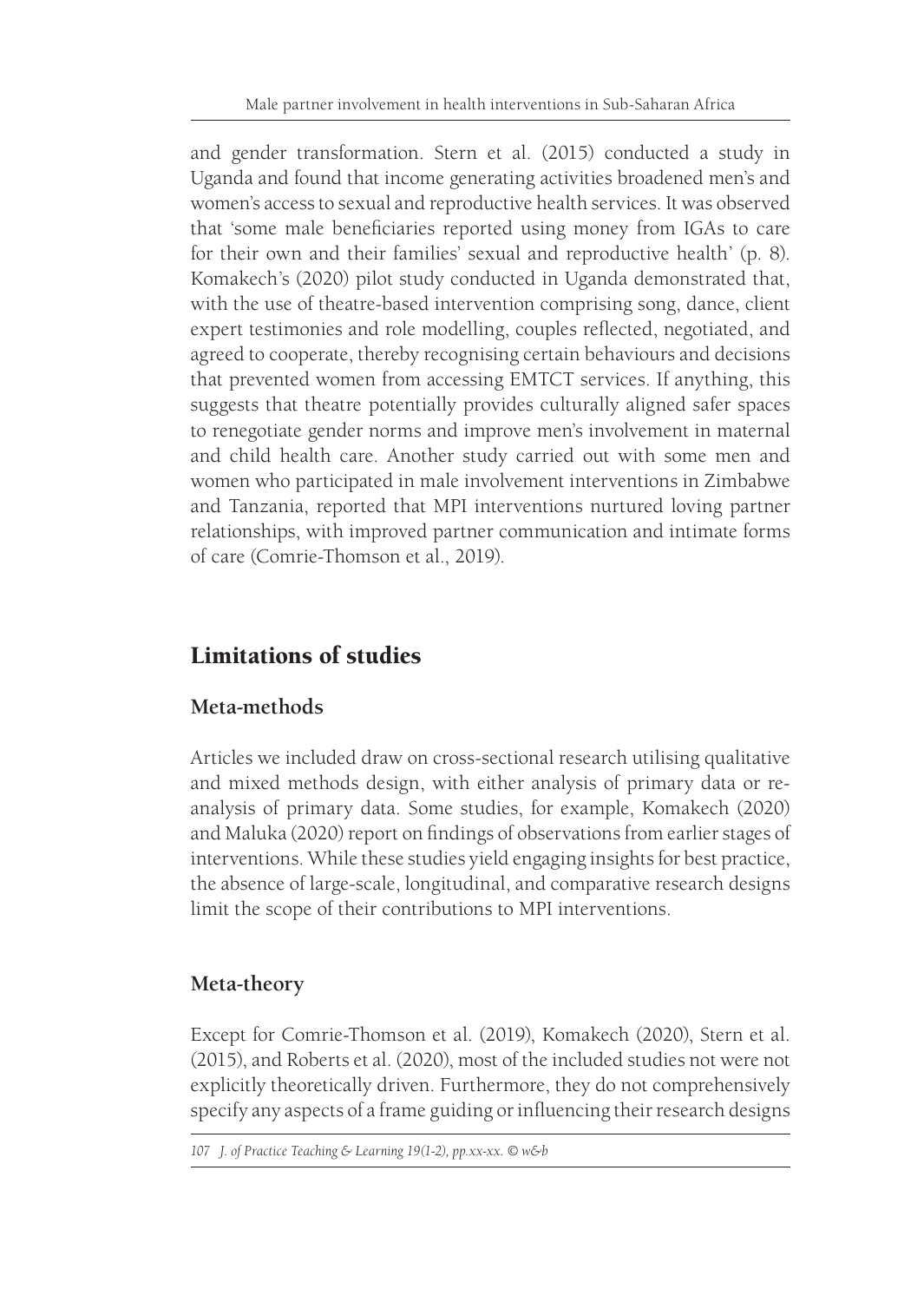and analysis of findings. Yet, on closer inspection, it seems that most studies implicitly adopt the instrumental frame of male involvement and treat MPI as essentially an instrumental phenomenon. In maternal and child health care, the instrumental view holds that when men accompany their spouses to the antenatal care health facility, they will become better at birth preparedness and readiness for complications. As already demonstrated, the instrumental frame has been criticised for being narrow, Western, and biomedical because it focuses on observable clinic-based behaviours, leaving out cultural factors and men's and women's subjective experiences of couple relationships (McLean, 2020).

Incorporating couples' subjective experiences, love, and emotional aspects in their relationship may hold significant heuristic potential because 'love can motivate an individual to act,' argue Comrie-Thomson et al. (2020). Focusing on love and emotional intimacy in MPI interventions can also drive men's behaviour change, fostering care-seeking behaviours and intimate forms of care in couple relationships (Comrie-Thomson et al., 2019, p. 734).

In the same vein, Stern et al. (2015) used a model that, in our view, can be broadly applied to studies of male involvement. Their model conceptualised men on three intersecting levels, namely, *men as clients* (consumers of SRH services), *men as equal partners* (a focus on gender-equitable attitudes and roles), and *men as advocates of change* (men encouraging other men to participate in MPI interventions and transform attitudes). The model used by Stern et al. (2015), speaks to social outcomes of MPI interventions and can be used to illuminate changes in couple dynamics due to interventions.

Komakech's (2020) study speaks to both the instrumental approach and the holistic frame. He adopted the social cognitive theory, identifying motivational and self-regulatory mechanisms which are enabled through efficacy – that is, one's belief in his or her own capabilities to think up and carry out courses of action required in a situation —as attributes which men need for 'disclosure and adherence to treatment' (p. 114). However, Komakech (2020) reports that theatre-based male involvement intervention enabled men and women to question, reflect and renegotiate gender norms, demonstrating broader social outcomes resulting from the study. Lastly, Roberts et al. (2020) utilised a conceptual framework that is more aligned with the instrumental frame, which clarified pathways by which MPI influences vaginal ring adherence, starting from disclosure and or clinic attendance. The framework assumes that active male partner support leads to high vaginal ring adherence while opposition reduces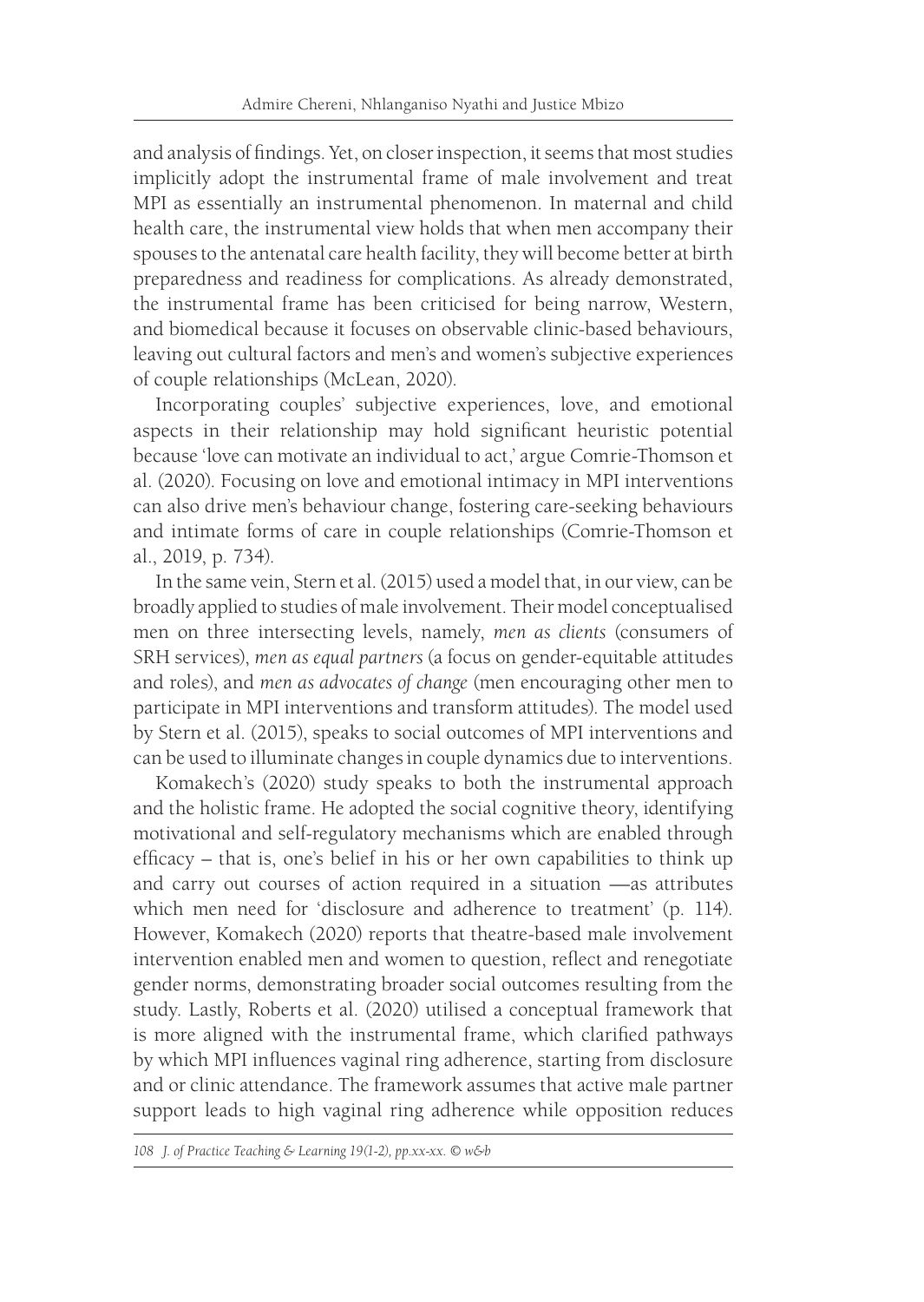compliance. This framework could be useful in studies examining male partner involvement in HIV-interventions. Nevertheless, as already shown, the instrumental framework may have very limited utility in understanding the subjective experiences and emotional aspects of couples' relationships (Comrie-Thomson, 2019).

# **Conclusions**

This qualitative systematic review identified best practices of MPI in sexual and reproductive health, maternal and child health care, and HIV interventions in Sub-Saharan Africa. This paper has presented a synthesis of the literature on health, social policy, and programme interventions for improving male partner involvement and promoting positive sexual outcomes. The synthesis identifies several best practices that have implications on reproductive health behaviours aimed at improving maternal health, HIV and AIDS health and for improving MPI in health interventions. While clinic-based MPI interventions that rely on women already accessing health services to recruit their male partners should not be abandoned altogether, this qualitative systematic review found that community-based MPI interventions will more likely increase male involvement in maternal and child health care practices and health service utilisation. However, such studies *must* carefully navigate cultural terrain and employ culturally sensitive strategies even as they seek to transform those gender norms that detract from active male partner involvement. The findings for this study also offer important lessons for social work practice and social work education that seeks to influence gender norms in the delivery and access to health and social care. Our findings raise a concern about the quality of qualitative studies. Far fewer studies specified philosophical assumptions and theoretical aspects influencing the study. Yet, in our view, theoretically founded MPI intervention studies could yield deeper insights for the design and implementation of MPI interventions and theory building, we recommend the following:

- MPI intervention studies require a well-thought-out theoretical framework to give rigor and enhance the credibility and transferability of findings.
- When designing social care and health interventions in SSA, close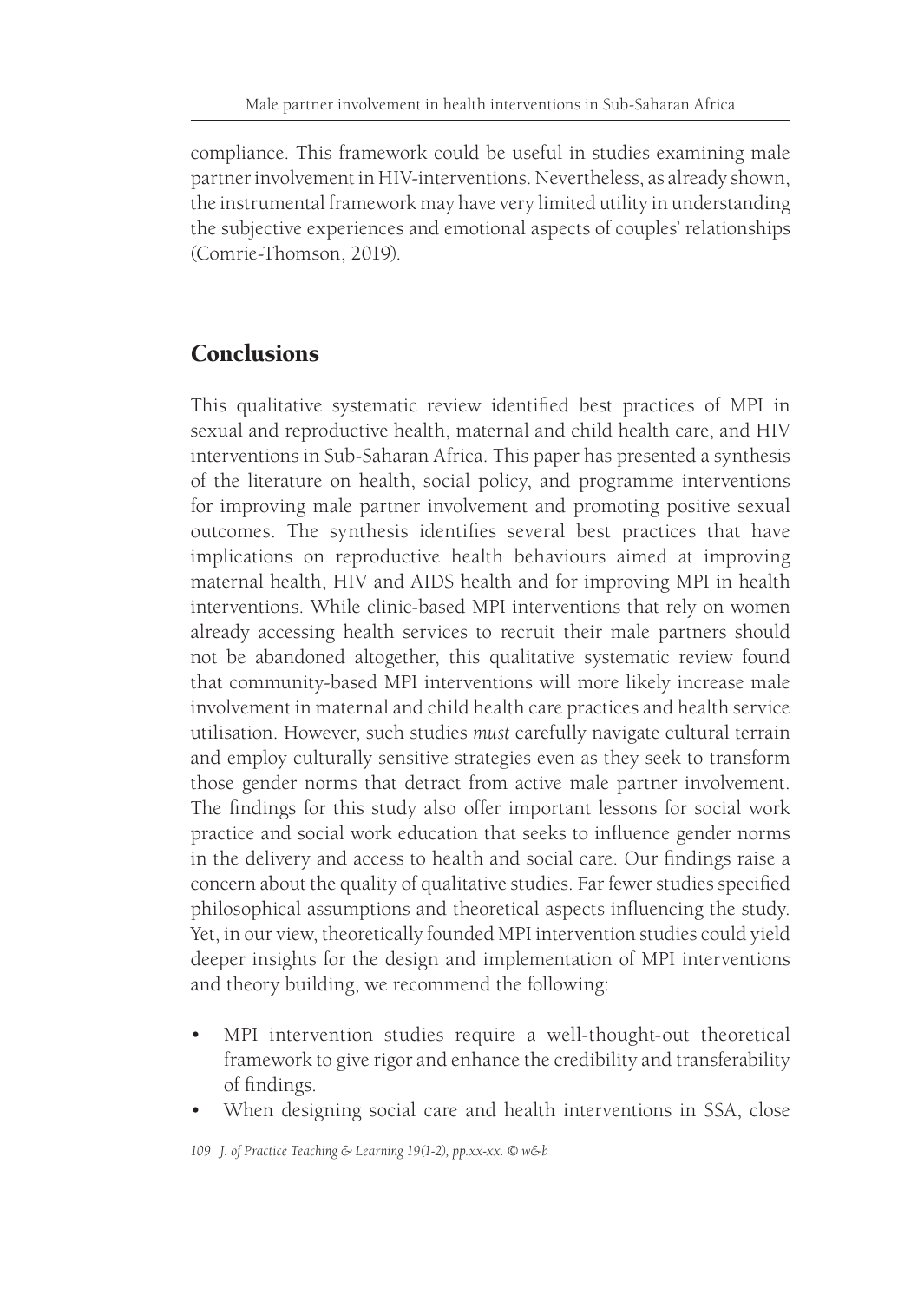attention should be paid to context-specific cultural aspects, such as gender and the traditional division of labour. One-size-fits-all approaches may create cultural friction thereby reducing impact in SSA.

- Social care and health programmes and interventions in SSA should be more inclusive and be rooted in partnership working between both men and women, professionals, and the local leadership at all stages.
- Social work training should empower students with community organisation skills and strategies for increasing cultural competency. Community-based approaches will likely yield results in interventions where the men's involvement is critical.

# References

- Aarnio, P., Olsson, P., Chimbiri, A., & Kulmala, T. (2009) Male involvement in antenatal HIV counselling and testing: exploring men's perceptions in rural Malawi. *AIDS Care*, *21,* 12, 1537-546
- Ahinkorah, B. O., Ameyaw, E. K., Seidu, A. A., Odusina, E. K., Keetile, M., & Yaya, S. (2021) Examining barriers to healthcare access and utilization of antenatal care services: evidence from demographic health surveys in sub-Saharan Africa. *BMC Health Services Research*, *21,* 1, 1-16
- Ani, F., Abiodun, O., Sotunsa, J., Faturoti, O., Imaralu, J., & Olaleye, A. (2016) Demographic factors related to male involvement in reproductive health care services in Nigeria. *The European Journal of Contraception & Reproductive Health Care*, *21,* 1, 57-67
- Ansu-Mensah, M., Mohammed, T., Udoh, R. H., Bawontuo, V., & Kuupiel, D. (2019) Mapping evidence of free maternal healthcare financing and quality of care in sub-Saharan Africa: a systematic scoping review protocol. *Health Research Policy and Systems, 17,* 1, 1-6
- Barnett-Page, E., & Thomas, J. (2009) Methods for the synthesis of qualitative research: a critical review. *BMC Medical Research Methodology*, *9, 1*, 1-11
- Chibango, V. (2020) Factors associated with male partner involvement in the prevention of mother-to-child transmission of human immunodeficiency virus in the Gokwe North District, Zimbabwe: A qualitative study. *HTS Teologiese Studies/Theological Studies*, *76,* 3, 10
- Clark, J., Sweet, L., Nyoni, S., & Ward, P. R. (2020) Improving male involvement in antenatal care in low and middle-income countries to prevent mother to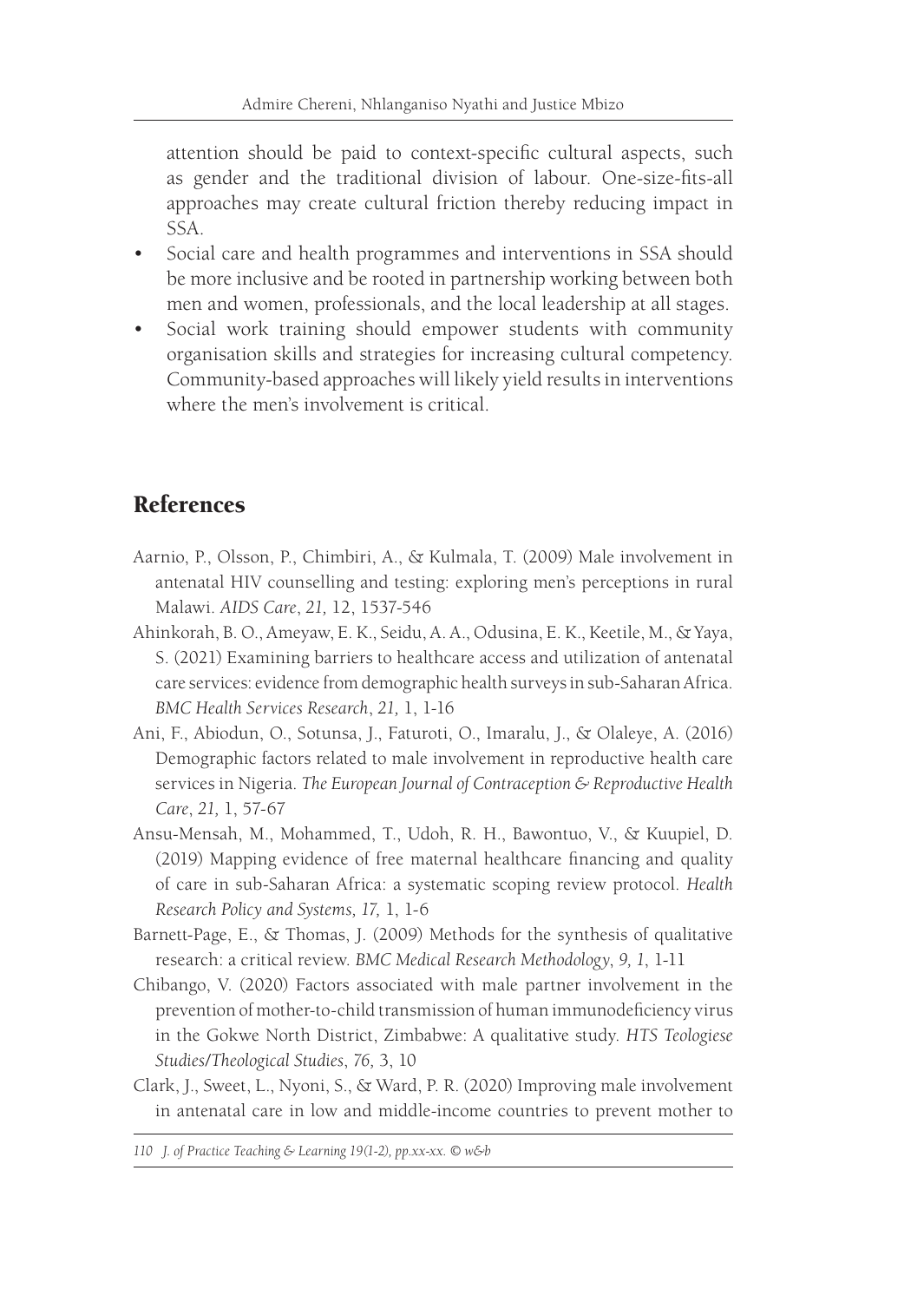child transmission of HIV: a realist review. *PloS One*, *15,* 10, e0240087

- Comrie-Thomson, L., Mavhu, W., Makungu, C., Nahar, Q., Khan, R., Davis, J., & Vaughan, C. (2020) Male involvement interventions and improved couples' emotional relationships in Tanzania and Zimbabwe: 'When we are walking together, I feel happy'. *Culture, Health & Sexuality*, *22*, 6, 722-739
- Finfgeld-Connett, D. (2014) Use of content analysis to conduct knowledge-building and theory-generating qualitative systematic reviews. *Qualitative Research*, *14,*  3, 341-352
- Galle, A., Plaieser, G., Van Steenstraeten, T., Griffin, S., Osman, N. B., Roelens, K., & Degomme, O. (2021) Systematic review of the concept 'male involvement in maternal health by natural language processing and descriptive analysis. *BMJ Global Health*, *6,* 4, e004909
- Jefferys, L. F., Nchimbi, P., Mbezi, P., Sewangi, J., & Theuring, S. (2015) Official invitation letters to promote male partner attendance and couple voluntary HIV counselling and testing in antenatal care: an implementation study in Mbeya Region, Tanzania. *Reproductive Health*, *12,* 1, 1-10
- Hampanda, K. M., Mweemba, O., Ahmed, Y., Hatcher, A., Turan, J. M., Darbes, L., & Abuogi, L. L. (2020) Support or control? Qualitative interviews with Zambian women on male partner involvement in HIV care during and after pregnancy. *PloS One*, *15,* 8, e0238097
- Henning, T. B. (1999) Literature review: Synthesizing multiple sources. *IUPUI University Writing Center, Indianápolis*
- Kayongo, C. X., & Miller, A. N. (2019) Men's Response to Obulamu Campaign Messages about Male Involvement in Maternal Health: Mukono District, Uganda. *Health Communication*, *34,* 13, 1533-1542
- Komakech, M. D. (2020) Under-the-Mango-Tree: a theatre-based male EMTCT engagement intervention in post-conflict northern Uganda. *Global Health Promotion*, *27,* 3, 113-121
- Maluka, S., Japhet, P., Fitzgerald, S., Begum, K., Alexander, M., & Kamuzora, P. (2020) Leaving no one behind: using action research to promote male involvement in maternal and child health in Iringa region, Tanzania. *BMJ Open*, *10,* 11, e038823
- McLean, K. E. (2020) Men's experiences of pregnancy and childbirth in Sierra Leone: Reexamining definitions of 'male partner involvement'. *Social Science & Medicine*, *265*, 113479
- Mark, J., Kinuthia, J., Osoti, A. O., Gone, M. A., Asila, V., Krakowiak, D., & Roxby, A. C. (2019) Male Partner Linkage to Clinic-based Services for Sexually Transmitted infections and HIV. *Sexually Transmitted Diseases*, *46,* 11, 716

Mekonnen, T., Dune, T., & Perz, J. (2019) Maternal health service utilisation of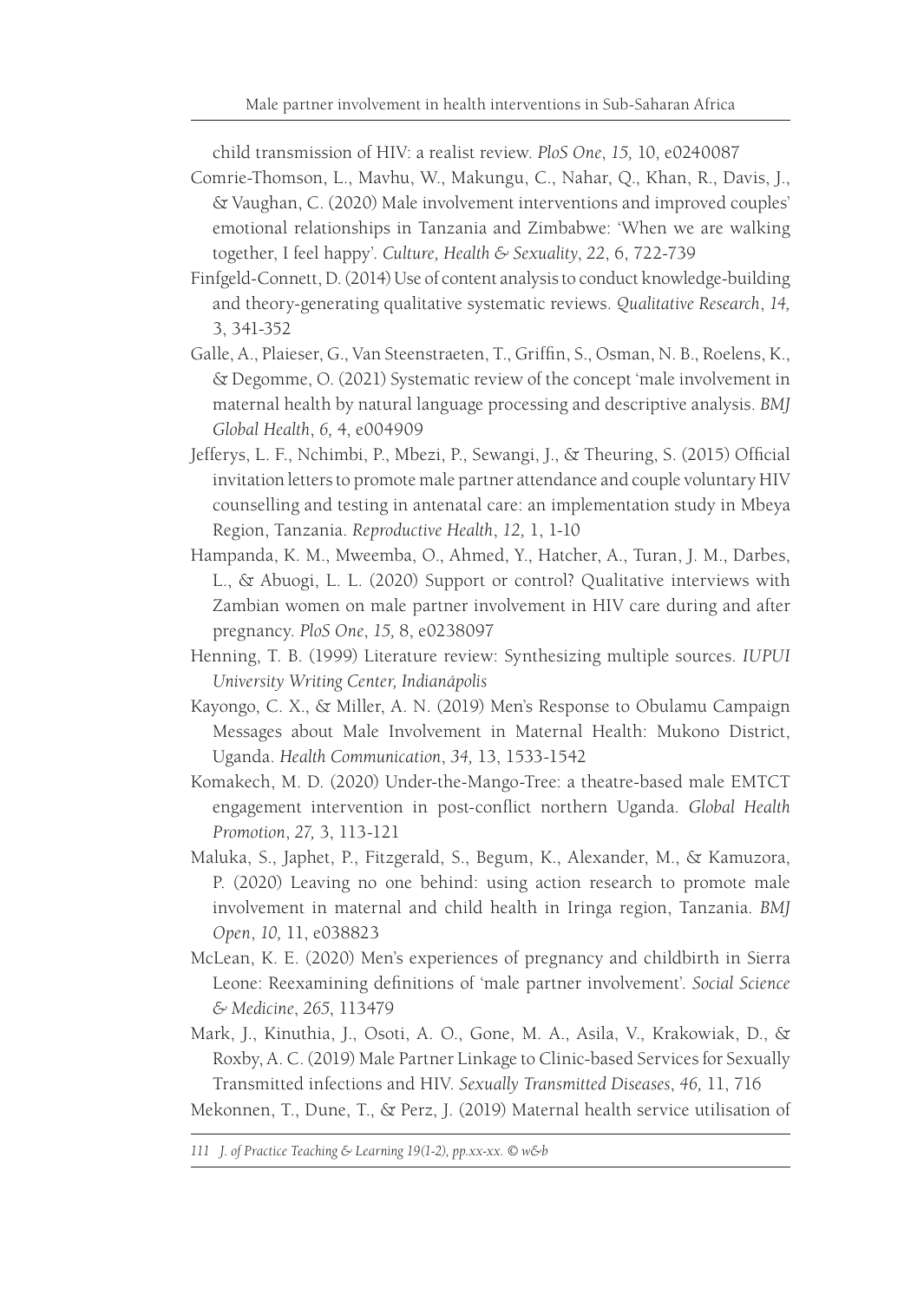adolescent women in sub-Saharan Africa: a systematic scoping review. *BMC Pregnancy and Childbirth*, *19*, 1, 1-16

- Mersha, A. G. (2018) Male involvement in the maternal health care system: implication towards decreasing the high burden of maternal mortality. *BMC Pregnancy and Childbirth*, *18*, 1, 1-8
- Mufune, P. (2009) The male involvement programme and men's sexual and reproductive health in northern Namibia. *Current Sociology*, *57,* 2, 231-248
- Mugumbate, J., & Chereni, A. (2019) Using African Ubuntu theory in social work with children in Zimbabwe. *African Journal of Social Work*, *9,* 1
- Nkhoma, N., Nyondo-Mipando, L. A., Makanjee, C., Myburgh, N. D., & Nyasulu, P. S. (2019) 'What Will I Be Doing There Among So Many Women?': Perceptions on Male Support in Prevention of Mother to Child Services in Lilongwe, Malawi. *Global Paediatric Health*, *6*, 2333794X19865442
- Ng, E., & de Colombani, P. (2015) Framework for selecting best practices in public health: a systematic literature review. *Journal of Public Health Research*, *4,* 3
- Nkwonta, C. A., & Messias, D. K. (2019) Male Participation in Reproductive Health Interventions in Sub-Saharan Africa: A Scoping Review. *International Perspectives on Sexual and Reproductive Health*, *45*, 71-85
- Pound, P., & Campbell, R. (2015) Exploring the feasibility of theory synthesis: a worked example in the field of health related risk-taking. *Social Science & Medicine*, *124*, 57-65
- Roberts S.T, Nair G, Baeten J. M, Palanee-Philips T, Schwartz K, Reddy K, Kabwigu S, Kiweewa F. M, Govender V, Gaffoor Z, Singh N. (2020) Impact of male partner involvement on women's adherence to the dapivirine vaginal ring during a phase III HIV prevention trial. *AIDS and Behavior*, *24,* 5, 1432-1442
- Seers, K. (2015) Qualitative systematic reviews: their importance for our understanding of research relevant to pain. *British Journal of Pain*, *9,* 1, 36-40
- Spencer, L. M., Schooley, M. W., Anderson, L. A., Kochtitzky, C. S., DeGroff, A. S., Devlin, H. M., & Mercer, S. L. (2013) Peer reviewed: Seeking best practices: A conceptual Framework for planning and improving evidence-based practices. *Preventing Chronic Disease*, *10*
- Stern, E., Pascoe, L., Shand, T., & Richmond, S. (2015) Lessons learned from engaging men in sexual and reproductive health as clients, partners, and advocates of change in the Hoima district of Uganda. *Culture, Health & Sexuality*, *17*, sup2, 190-205
- Theuring, S., Nchimbi, P., Jordan-Harder, B., & Harms, G. (2010) Partner involvement in perinatal care and PMTCT services in Mbeya Region, Tanzania: the providers' perspective. *AIDS Care*, *22,* 12, 1562-1568

Tong, A., Flemming, K., McInnes, E., Oliver, S., & Craig, J. (2012) Enhancing